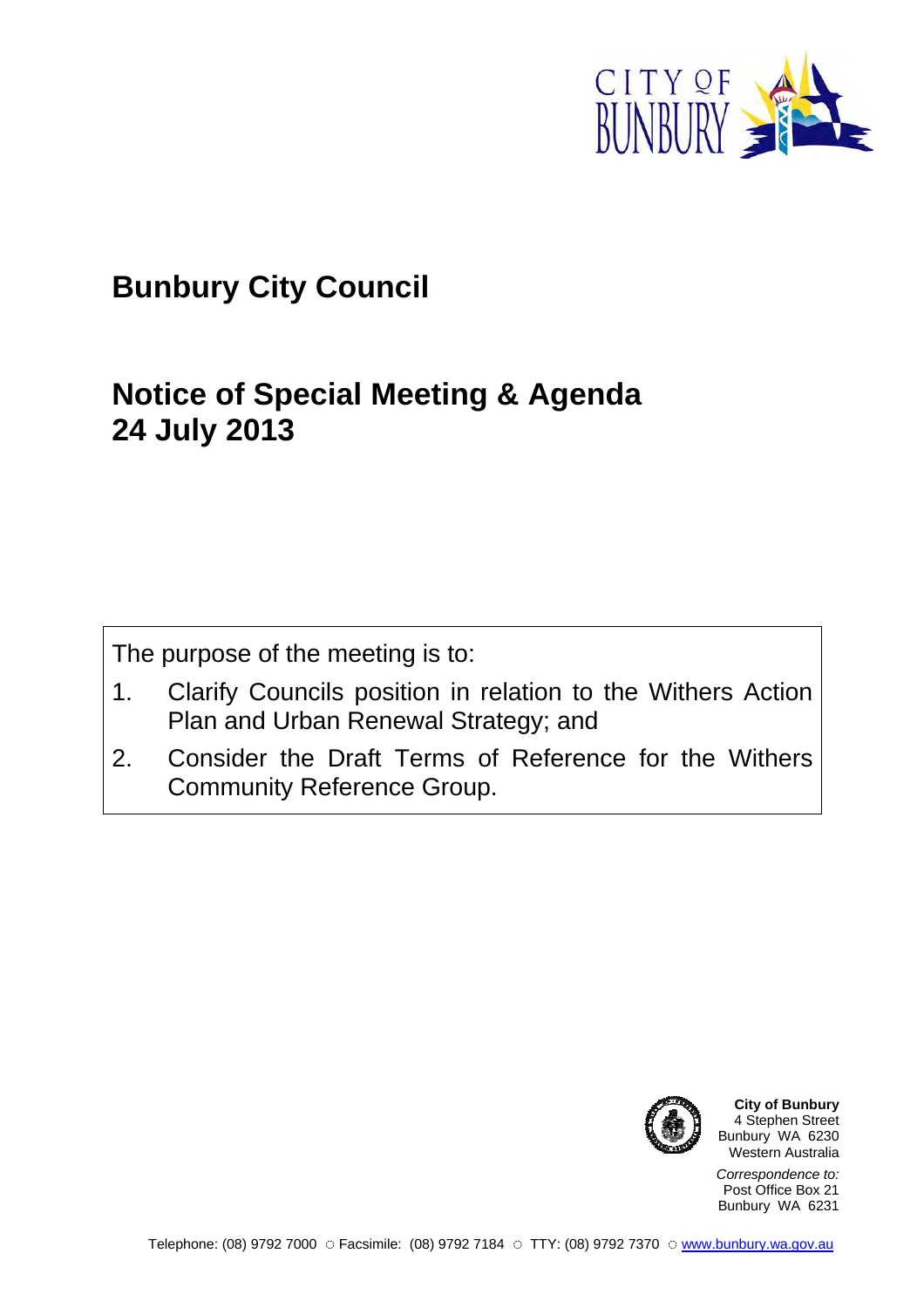# Table of Contents

| <b>Item No</b> |     | <b>Subject</b>                                    | Page |  |  |  |
|----------------|-----|---------------------------------------------------|------|--|--|--|
|                |     |                                                   |      |  |  |  |
| 1.             |     |                                                   |      |  |  |  |
| 2.             |     |                                                   |      |  |  |  |
| 3.             |     |                                                   |      |  |  |  |
| 4.             |     |                                                   |      |  |  |  |
|                | 4.1 | POSITION ON WITHERS ACTION PLAN AND WITHERS URBAN |      |  |  |  |
|                | 4.2 | WITHERS COMMUNITY REFERENCE GROUP TERMS OF        |      |  |  |  |
| 5.             |     |                                                   | 9    |  |  |  |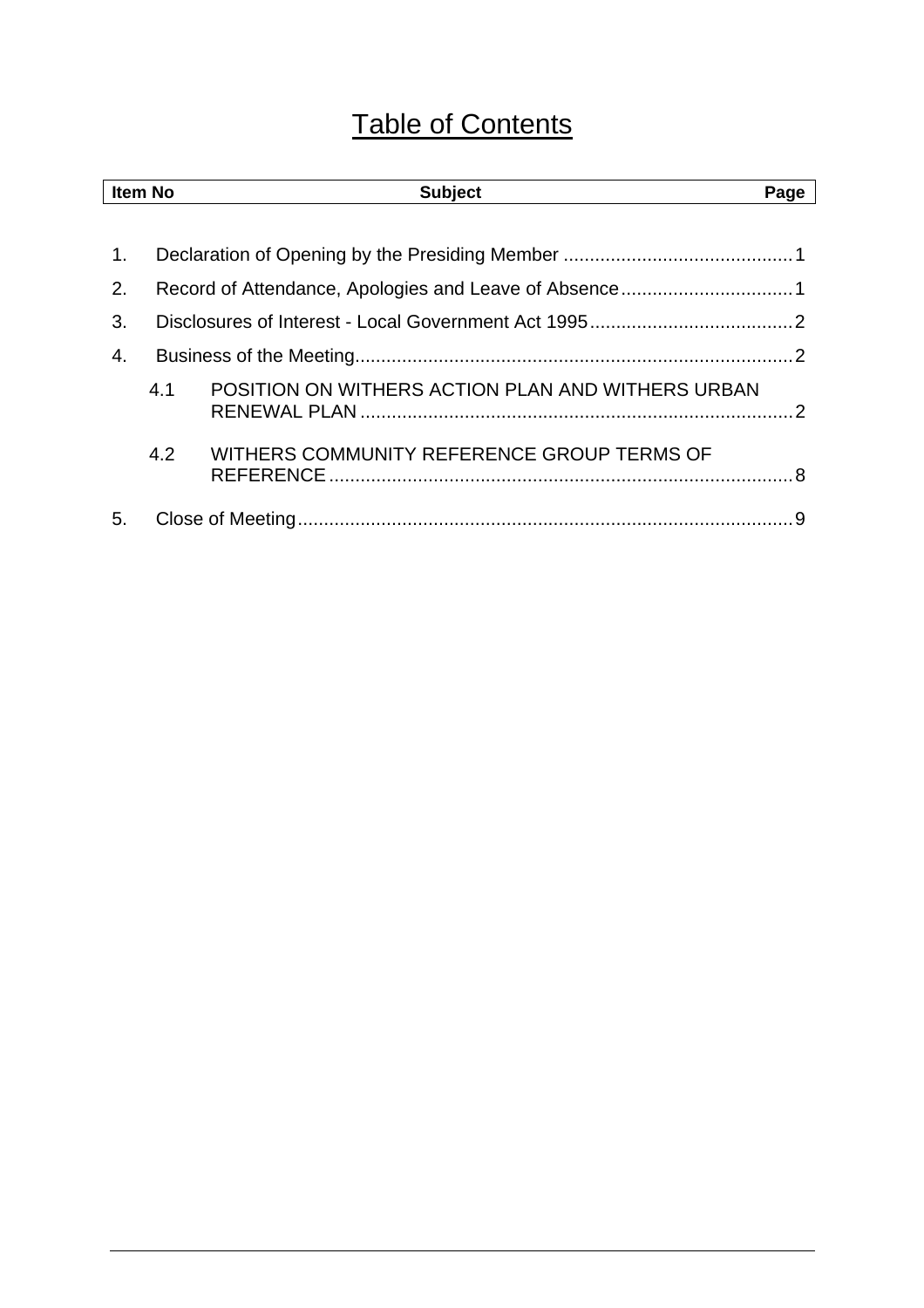

## **Bunbury City Council Notice of Special Meeting**

TO: Council Members

A special meeting of the Bunbury City Council will be held in the Council Chambers, City of Bunbury Administration Building, 4 Stephen Street, Bunbury on **Wednesday, 24 July 2013** at 6.00 pm.

Andrew Brien **Chief Executive Officer**  *(Date of Issue: 24/07/2013)* 

## **Agenda 24 July 2013**

**NOTE: Any recommendations contained in this document are not final and are subject to adoption, amendment (or otherwise) at the meeting.** 

*Council Members:* 

His Worship the Mayor, Mr D Smith Deputy Mayor - Councillor Stephen Craddock Councillor Judy Jones Councillor David Prosser Councillor Alfred Leigh Councillor Michelle Steck Councillor Ross Slater Councillor Karen Steele Councillor Brendan Kelly Councillor Neville McNeill Councillor Murray Cook Councillor Sam Morris

## **1. Declaration of Opening by the Presiding Member**

## **2. Record of Attendance, Apologies and Leave of Absence**

Apology: Councillor Ross Slater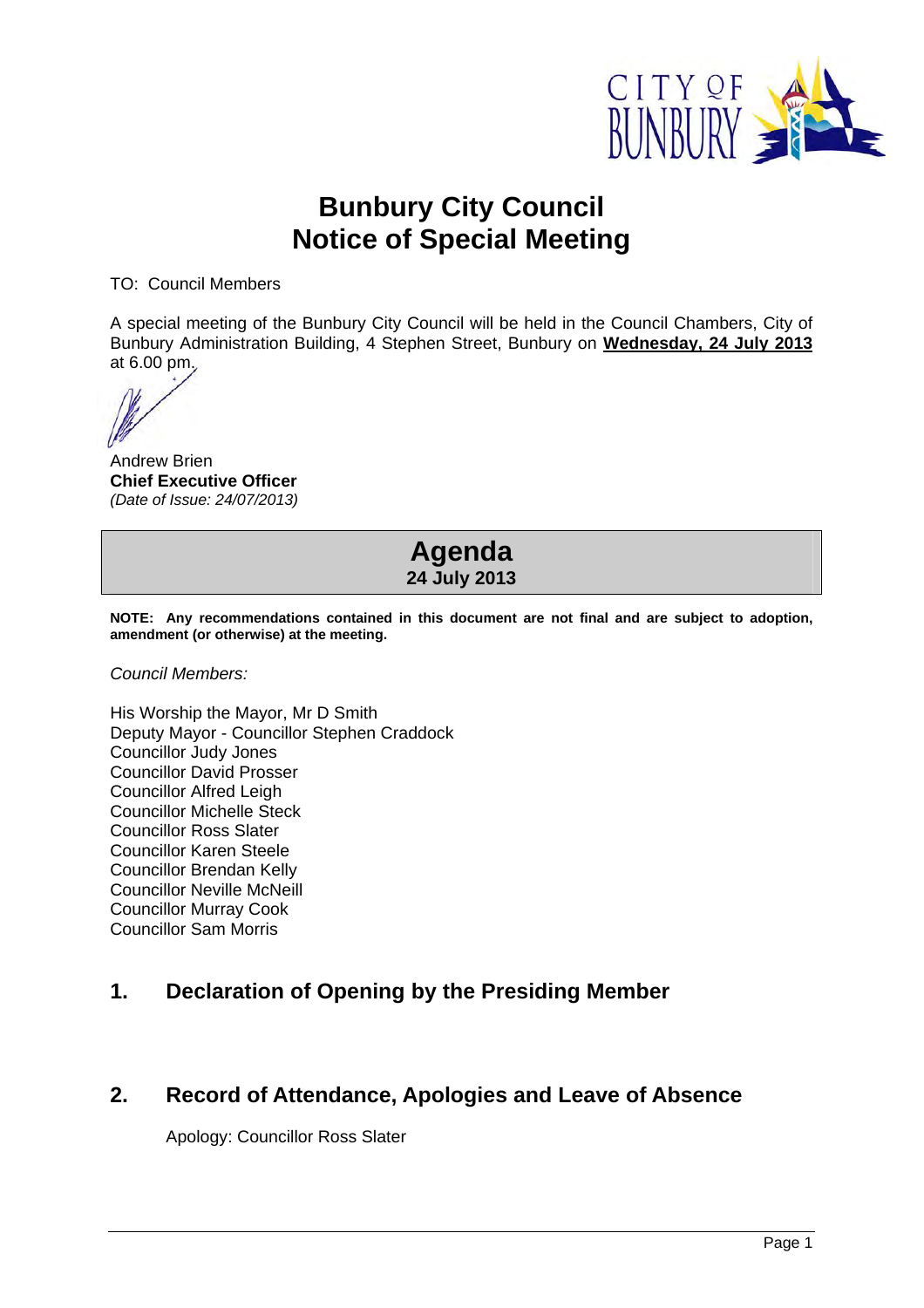## **3. Disclosures of Interest - Local Government Act 1995**

Members should fill in *Disclosure of Interest* forms for items in which they have a financial, proximity or impartiality interest and forward these to the Mayor before the meeting commences.

## **4. Business of the Meeting**

The purpose of the meeting is to:

- 1. Clarify Councils position in relation to the Withers Action Plan and Urban Renewal Strategy; and
- 2. Consider the Draft Terms of Reference for the Withers Community Reference Group.

#### **4.1 POSITION ON WITHERS ACTION PLAN AND WITHERS URBAN RENEWAL PLAN**

| Applicant/Proponent:   Internal |                                       |
|---------------------------------|---------------------------------------|
| Author:                         | Andrew Brien, Chief Executive Officer |
| <b>Executive:</b>               | Andrew Brien, Chief Executive officer |
| <b>Attachments:</b>             | Appendix 1 - Schedule 1               |

#### **Summary**

In recent years, the Council adopted a number of strategies and reports in relation to the Withers community.

Whilst the majority of reports, strategies and recommendations have been consistent there are a few areas of overlap where inconsistency is apparent and needs to be addressed by Council. In recent months, there has been increasing criticism surrounding the implementation of the Withers Action Plan, in particular the level of funding that has applied to the priority areas identified.

This report provides an outline of the 33 priority areas agreed to by the community, including the Withers Action Group in 2011, the current status of each and a proposed recommendation in relation to moving forward.

#### **Executive Recommendation**

That Council:

- 1. Note and accept the report;
- 2. Ensures the Withers Action Plan (WAP) priorities will be appropriately incorporated into the Withers Urban Renewal Strategy (WURS) accordingly superseding the WAP, in consultation with the Withers Community Reference Group
- 3. Adopt the recommendations as outlined in Schedule One to this report.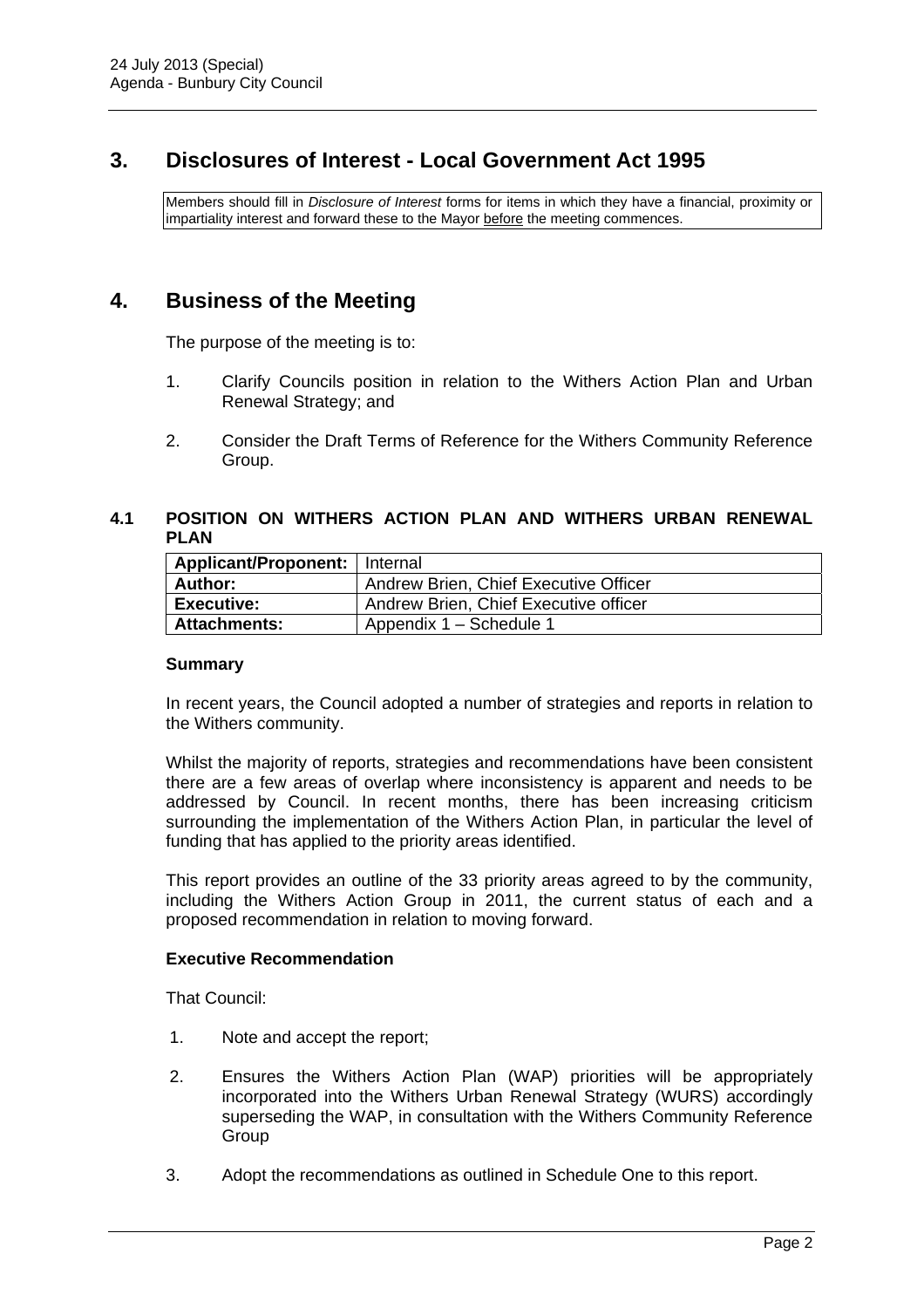#### **Alternative Executive Recommendation**

That Council:

- 1. Note and accept the report;
- 2 (a) Ensures the Withers Action Plan (WAP) priorities will be appropriately incorporated into the Withers Urban Renewal Strategy (WURS) accordingly superseding the WAP, in consultation with the Withers Community Reference **Group** 
	- (b) Reiterates its commitment to fund the program to the level previously agreed (\$1.5M over 5 years) by means of "catch up" amounts in the 2013/14, 2014/15 and 2015/16 financial years.
	- (c) Note that the decision making on implementing the Strategy will be made by the Project Control Group, following input from the Withers Community Reference Group.
- 3. Adopt the recommendations as outlined in Schedule One to this report.

#### **Background**

In 2010/11 the Withers Action Group (WAG) commenced a process of identification of issues they felt needed to be addressed to combat anti-social behaviour and to improve the overall appearance of the suburb.

Council was asked to assist in the process of the development of the Withers Action Plan which was subsequently adopted by Council, as the way forward. To assist in the implementation of the Withers Action Plan (WAP) strategies Council resolved, as part of the 2011/12 budget, to commit \$300,000 per annum to commence work on the agreed priority areas. This funding was to be above and beyond what was planned for Withers over the five year implementation period.

The WAG, represented by Mr Willetts, lobbied the State Government to try and obtain additional funding to assist in the implementation of the WAP strategies. The State Government through the South West Development Commission (SWDC)

identified an opportunity to take a whole of government approach to the project and in conjunction with the City of Bunbury engaged consultants to draft the Withers Urban Renewal Strategy (WURS).

The WURS was jointly funded by the SWDC and the City and costs were in the order of \$160,000 of which each party was to contribute up to \$80,000. Council endorsed the development of the WURS with a restriction on the funding that it was not to come out of the \$300,000 allocated to the implementation of the WAP. Funding was identified within the Planning and Development Services budget and the WURS process commenced.

Given the whole of government approach being undertaken it was considered appropriate to defer some of the research and design work in relation to the closure of laneways, and extensions of roads to ensure that there was no duplication of efforts or costs.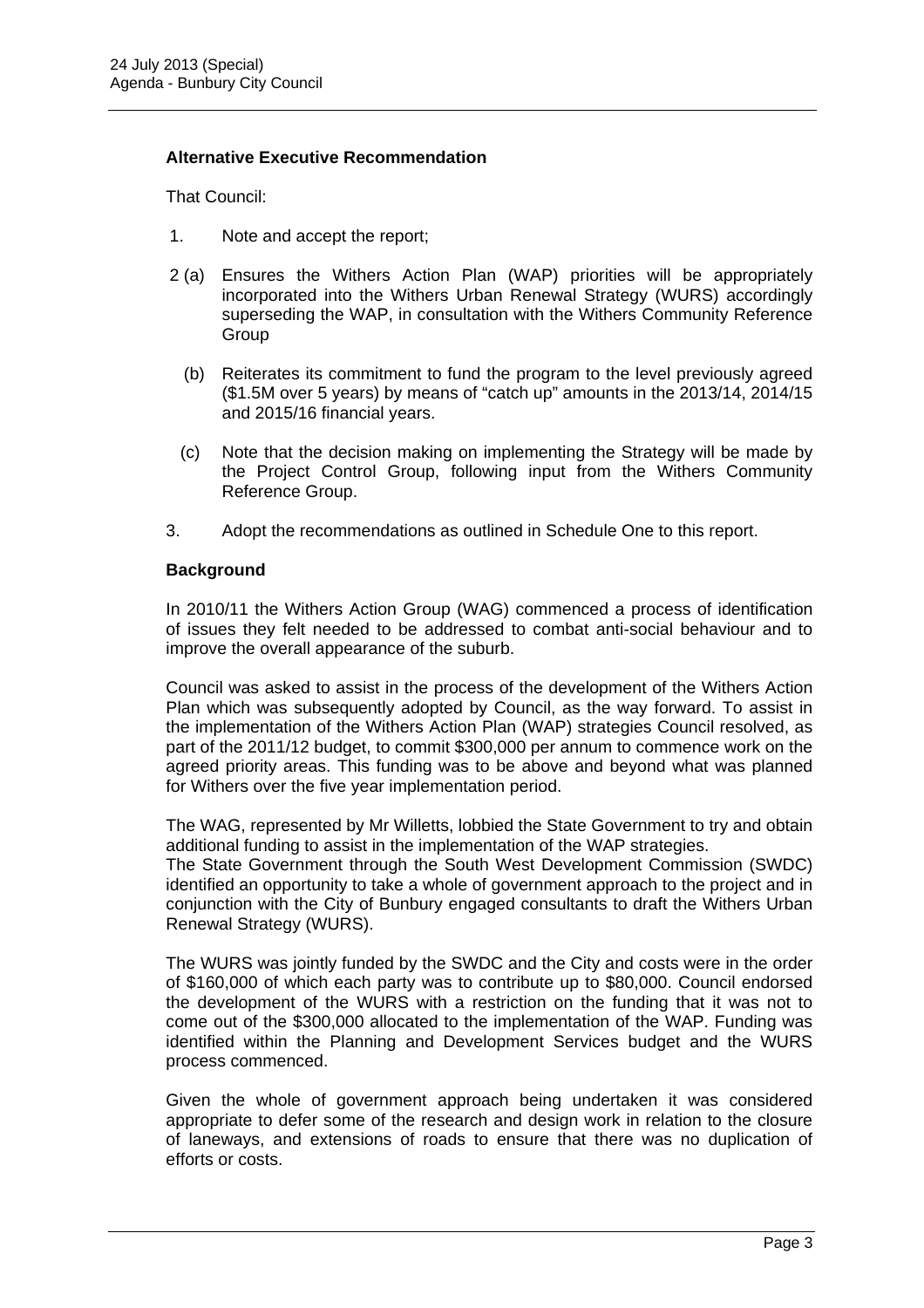| The following table provides an overview of the prioritised areas (as agreed by the |  |  |
|-------------------------------------------------------------------------------------|--|--|
| Withers community in 2011).                                                         |  |  |

| Get rid of laneways<br>$\overline{2}$<br>More pathways/repairs to pathways (pathways/walkway plan)<br>$\overline{3}$<br>Des Ugle park Upgrade - public lock up toilets, install BBQ, shade sail over<br>playground, accessible power for community groups, lighting, bollards to<br>replace untidy post and rail fencing<br>Ease of access stop dead (connectivity)<br>4<br>5<br>Whole area needs improvement, currently run down. Make at least one<br>park attractive to use for events<br>Lighting required in and near the park - Des Ugle<br>6<br>$\overline{7}$<br>Redesign Hester Plan reserve<br>Skate park: Ideas include (develop Lions Park) near Lions Park (shaded).<br>8<br>Playground, BBQ, Lighting, CCTV, hold functions, skate park at PCYC and<br>a Maze, youth skate parks (monitored), get youth involved in design and<br>skate park between PCYC and road - PCYC - Police to maintain and<br>supervise<br>Traffic calming devices install in Jacaranda Crescent opposite Moriarty park<br>9<br>10<br>Mow and tidy verges and parks<br>11<br>More attention to maintenance - water more<br>12<br>Improve parks to make like Big Swamp - e.g CCTV, lighting etc<br>13<br>Crossing required at Hudson Road to shops and Knight Street to high<br>school<br>14<br>Road speed design, assessment and signage<br>15<br>Appearance - underground power, develop parks, new housing to change<br>culture<br>16<br>Senior citizens near library - Senior Citizens club<br>17<br>No stop signs and white lines on side roads to Parade Road (bad at night)<br>18<br>Beautify bushland - homeless living there (Knight St - Hudson Road)<br>19<br>Have more community / Council meetings - consultation<br>More after school "stuff "for kids<br>20<br>Do not want traffic lights at the intersection of Parade Road and<br>21<br><b>Washington Avenue</b><br>22<br>Councillors - support outcomes of workshops<br>Cleaning up (rubbish) of Bunbury (not just Withers)<br>23<br>24<br>Councillors - Council requires ideas from the community.<br>Acknowledgement of what Council does provide<br>Public Art Works on parade Road are dangerous and obstruct view<br>25<br>26<br>Firebreaks on reserves with houses nearby<br>27<br>Name change from Withers e.g to Maidens Reserve<br>28<br>Community Garden to be developed within a park<br>Replace unsuitable, culturally inappropriate art in Des Ugle park with new<br>29<br>indigenous art works<br>Another meeting to be held to fully address ideas brought up in the<br>30<br>workshops<br>Accident black spot on Ocean Drive - Ashmore - make Minnimup Rd out<br>31<br>right through (2 houses) extend onto Ashmore Drive, traffic control<br>measures<br>32<br>Maze installed (graffiti program)<br>33<br>Too many trees cut down. | <b>Priority</b> | $\frac{1}{2}$<br><i><b>Issue</b></i> |
|------------------------------------------------------------------------------------------------------------------------------------------------------------------------------------------------------------------------------------------------------------------------------------------------------------------------------------------------------------------------------------------------------------------------------------------------------------------------------------------------------------------------------------------------------------------------------------------------------------------------------------------------------------------------------------------------------------------------------------------------------------------------------------------------------------------------------------------------------------------------------------------------------------------------------------------------------------------------------------------------------------------------------------------------------------------------------------------------------------------------------------------------------------------------------------------------------------------------------------------------------------------------------------------------------------------------------------------------------------------------------------------------------------------------------------------------------------------------------------------------------------------------------------------------------------------------------------------------------------------------------------------------------------------------------------------------------------------------------------------------------------------------------------------------------------------------------------------------------------------------------------------------------------------------------------------------------------------------------------------------------------------------------------------------------------------------------------------------------------------------------------------------------------------------------------------------------------------------------------------------------------------------------------------------------------------------------------------------------------------------------------------------------------------------------------------------------------------------------------------------------------------------------------------------------------------------------------------------------------------------------------------------------------------------------------------------------------------------------------------------------------------------------------------------------------|-----------------|--------------------------------------|
|                                                                                                                                                                                                                                                                                                                                                                                                                                                                                                                                                                                                                                                                                                                                                                                                                                                                                                                                                                                                                                                                                                                                                                                                                                                                                                                                                                                                                                                                                                                                                                                                                                                                                                                                                                                                                                                                                                                                                                                                                                                                                                                                                                                                                                                                                                                                                                                                                                                                                                                                                                                                                                                                                                                                                                                                            |                 |                                      |
|                                                                                                                                                                                                                                                                                                                                                                                                                                                                                                                                                                                                                                                                                                                                                                                                                                                                                                                                                                                                                                                                                                                                                                                                                                                                                                                                                                                                                                                                                                                                                                                                                                                                                                                                                                                                                                                                                                                                                                                                                                                                                                                                                                                                                                                                                                                                                                                                                                                                                                                                                                                                                                                                                                                                                                                                            |                 |                                      |
|                                                                                                                                                                                                                                                                                                                                                                                                                                                                                                                                                                                                                                                                                                                                                                                                                                                                                                                                                                                                                                                                                                                                                                                                                                                                                                                                                                                                                                                                                                                                                                                                                                                                                                                                                                                                                                                                                                                                                                                                                                                                                                                                                                                                                                                                                                                                                                                                                                                                                                                                                                                                                                                                                                                                                                                                            |                 |                                      |
|                                                                                                                                                                                                                                                                                                                                                                                                                                                                                                                                                                                                                                                                                                                                                                                                                                                                                                                                                                                                                                                                                                                                                                                                                                                                                                                                                                                                                                                                                                                                                                                                                                                                                                                                                                                                                                                                                                                                                                                                                                                                                                                                                                                                                                                                                                                                                                                                                                                                                                                                                                                                                                                                                                                                                                                                            |                 |                                      |
|                                                                                                                                                                                                                                                                                                                                                                                                                                                                                                                                                                                                                                                                                                                                                                                                                                                                                                                                                                                                                                                                                                                                                                                                                                                                                                                                                                                                                                                                                                                                                                                                                                                                                                                                                                                                                                                                                                                                                                                                                                                                                                                                                                                                                                                                                                                                                                                                                                                                                                                                                                                                                                                                                                                                                                                                            |                 |                                      |
|                                                                                                                                                                                                                                                                                                                                                                                                                                                                                                                                                                                                                                                                                                                                                                                                                                                                                                                                                                                                                                                                                                                                                                                                                                                                                                                                                                                                                                                                                                                                                                                                                                                                                                                                                                                                                                                                                                                                                                                                                                                                                                                                                                                                                                                                                                                                                                                                                                                                                                                                                                                                                                                                                                                                                                                                            |                 |                                      |
|                                                                                                                                                                                                                                                                                                                                                                                                                                                                                                                                                                                                                                                                                                                                                                                                                                                                                                                                                                                                                                                                                                                                                                                                                                                                                                                                                                                                                                                                                                                                                                                                                                                                                                                                                                                                                                                                                                                                                                                                                                                                                                                                                                                                                                                                                                                                                                                                                                                                                                                                                                                                                                                                                                                                                                                                            |                 |                                      |
|                                                                                                                                                                                                                                                                                                                                                                                                                                                                                                                                                                                                                                                                                                                                                                                                                                                                                                                                                                                                                                                                                                                                                                                                                                                                                                                                                                                                                                                                                                                                                                                                                                                                                                                                                                                                                                                                                                                                                                                                                                                                                                                                                                                                                                                                                                                                                                                                                                                                                                                                                                                                                                                                                                                                                                                                            |                 |                                      |
|                                                                                                                                                                                                                                                                                                                                                                                                                                                                                                                                                                                                                                                                                                                                                                                                                                                                                                                                                                                                                                                                                                                                                                                                                                                                                                                                                                                                                                                                                                                                                                                                                                                                                                                                                                                                                                                                                                                                                                                                                                                                                                                                                                                                                                                                                                                                                                                                                                                                                                                                                                                                                                                                                                                                                                                                            |                 |                                      |
|                                                                                                                                                                                                                                                                                                                                                                                                                                                                                                                                                                                                                                                                                                                                                                                                                                                                                                                                                                                                                                                                                                                                                                                                                                                                                                                                                                                                                                                                                                                                                                                                                                                                                                                                                                                                                                                                                                                                                                                                                                                                                                                                                                                                                                                                                                                                                                                                                                                                                                                                                                                                                                                                                                                                                                                                            |                 |                                      |
|                                                                                                                                                                                                                                                                                                                                                                                                                                                                                                                                                                                                                                                                                                                                                                                                                                                                                                                                                                                                                                                                                                                                                                                                                                                                                                                                                                                                                                                                                                                                                                                                                                                                                                                                                                                                                                                                                                                                                                                                                                                                                                                                                                                                                                                                                                                                                                                                                                                                                                                                                                                                                                                                                                                                                                                                            |                 |                                      |
|                                                                                                                                                                                                                                                                                                                                                                                                                                                                                                                                                                                                                                                                                                                                                                                                                                                                                                                                                                                                                                                                                                                                                                                                                                                                                                                                                                                                                                                                                                                                                                                                                                                                                                                                                                                                                                                                                                                                                                                                                                                                                                                                                                                                                                                                                                                                                                                                                                                                                                                                                                                                                                                                                                                                                                                                            |                 |                                      |
|                                                                                                                                                                                                                                                                                                                                                                                                                                                                                                                                                                                                                                                                                                                                                                                                                                                                                                                                                                                                                                                                                                                                                                                                                                                                                                                                                                                                                                                                                                                                                                                                                                                                                                                                                                                                                                                                                                                                                                                                                                                                                                                                                                                                                                                                                                                                                                                                                                                                                                                                                                                                                                                                                                                                                                                                            |                 |                                      |
|                                                                                                                                                                                                                                                                                                                                                                                                                                                                                                                                                                                                                                                                                                                                                                                                                                                                                                                                                                                                                                                                                                                                                                                                                                                                                                                                                                                                                                                                                                                                                                                                                                                                                                                                                                                                                                                                                                                                                                                                                                                                                                                                                                                                                                                                                                                                                                                                                                                                                                                                                                                                                                                                                                                                                                                                            |                 |                                      |
|                                                                                                                                                                                                                                                                                                                                                                                                                                                                                                                                                                                                                                                                                                                                                                                                                                                                                                                                                                                                                                                                                                                                                                                                                                                                                                                                                                                                                                                                                                                                                                                                                                                                                                                                                                                                                                                                                                                                                                                                                                                                                                                                                                                                                                                                                                                                                                                                                                                                                                                                                                                                                                                                                                                                                                                                            |                 |                                      |
|                                                                                                                                                                                                                                                                                                                                                                                                                                                                                                                                                                                                                                                                                                                                                                                                                                                                                                                                                                                                                                                                                                                                                                                                                                                                                                                                                                                                                                                                                                                                                                                                                                                                                                                                                                                                                                                                                                                                                                                                                                                                                                                                                                                                                                                                                                                                                                                                                                                                                                                                                                                                                                                                                                                                                                                                            |                 |                                      |
|                                                                                                                                                                                                                                                                                                                                                                                                                                                                                                                                                                                                                                                                                                                                                                                                                                                                                                                                                                                                                                                                                                                                                                                                                                                                                                                                                                                                                                                                                                                                                                                                                                                                                                                                                                                                                                                                                                                                                                                                                                                                                                                                                                                                                                                                                                                                                                                                                                                                                                                                                                                                                                                                                                                                                                                                            |                 |                                      |
|                                                                                                                                                                                                                                                                                                                                                                                                                                                                                                                                                                                                                                                                                                                                                                                                                                                                                                                                                                                                                                                                                                                                                                                                                                                                                                                                                                                                                                                                                                                                                                                                                                                                                                                                                                                                                                                                                                                                                                                                                                                                                                                                                                                                                                                                                                                                                                                                                                                                                                                                                                                                                                                                                                                                                                                                            |                 |                                      |
|                                                                                                                                                                                                                                                                                                                                                                                                                                                                                                                                                                                                                                                                                                                                                                                                                                                                                                                                                                                                                                                                                                                                                                                                                                                                                                                                                                                                                                                                                                                                                                                                                                                                                                                                                                                                                                                                                                                                                                                                                                                                                                                                                                                                                                                                                                                                                                                                                                                                                                                                                                                                                                                                                                                                                                                                            |                 |                                      |
|                                                                                                                                                                                                                                                                                                                                                                                                                                                                                                                                                                                                                                                                                                                                                                                                                                                                                                                                                                                                                                                                                                                                                                                                                                                                                                                                                                                                                                                                                                                                                                                                                                                                                                                                                                                                                                                                                                                                                                                                                                                                                                                                                                                                                                                                                                                                                                                                                                                                                                                                                                                                                                                                                                                                                                                                            |                 |                                      |
|                                                                                                                                                                                                                                                                                                                                                                                                                                                                                                                                                                                                                                                                                                                                                                                                                                                                                                                                                                                                                                                                                                                                                                                                                                                                                                                                                                                                                                                                                                                                                                                                                                                                                                                                                                                                                                                                                                                                                                                                                                                                                                                                                                                                                                                                                                                                                                                                                                                                                                                                                                                                                                                                                                                                                                                                            |                 |                                      |
|                                                                                                                                                                                                                                                                                                                                                                                                                                                                                                                                                                                                                                                                                                                                                                                                                                                                                                                                                                                                                                                                                                                                                                                                                                                                                                                                                                                                                                                                                                                                                                                                                                                                                                                                                                                                                                                                                                                                                                                                                                                                                                                                                                                                                                                                                                                                                                                                                                                                                                                                                                                                                                                                                                                                                                                                            |                 |                                      |
|                                                                                                                                                                                                                                                                                                                                                                                                                                                                                                                                                                                                                                                                                                                                                                                                                                                                                                                                                                                                                                                                                                                                                                                                                                                                                                                                                                                                                                                                                                                                                                                                                                                                                                                                                                                                                                                                                                                                                                                                                                                                                                                                                                                                                                                                                                                                                                                                                                                                                                                                                                                                                                                                                                                                                                                                            |                 |                                      |
|                                                                                                                                                                                                                                                                                                                                                                                                                                                                                                                                                                                                                                                                                                                                                                                                                                                                                                                                                                                                                                                                                                                                                                                                                                                                                                                                                                                                                                                                                                                                                                                                                                                                                                                                                                                                                                                                                                                                                                                                                                                                                                                                                                                                                                                                                                                                                                                                                                                                                                                                                                                                                                                                                                                                                                                                            |                 |                                      |
|                                                                                                                                                                                                                                                                                                                                                                                                                                                                                                                                                                                                                                                                                                                                                                                                                                                                                                                                                                                                                                                                                                                                                                                                                                                                                                                                                                                                                                                                                                                                                                                                                                                                                                                                                                                                                                                                                                                                                                                                                                                                                                                                                                                                                                                                                                                                                                                                                                                                                                                                                                                                                                                                                                                                                                                                            |                 |                                      |
|                                                                                                                                                                                                                                                                                                                                                                                                                                                                                                                                                                                                                                                                                                                                                                                                                                                                                                                                                                                                                                                                                                                                                                                                                                                                                                                                                                                                                                                                                                                                                                                                                                                                                                                                                                                                                                                                                                                                                                                                                                                                                                                                                                                                                                                                                                                                                                                                                                                                                                                                                                                                                                                                                                                                                                                                            |                 |                                      |
|                                                                                                                                                                                                                                                                                                                                                                                                                                                                                                                                                                                                                                                                                                                                                                                                                                                                                                                                                                                                                                                                                                                                                                                                                                                                                                                                                                                                                                                                                                                                                                                                                                                                                                                                                                                                                                                                                                                                                                                                                                                                                                                                                                                                                                                                                                                                                                                                                                                                                                                                                                                                                                                                                                                                                                                                            |                 |                                      |
|                                                                                                                                                                                                                                                                                                                                                                                                                                                                                                                                                                                                                                                                                                                                                                                                                                                                                                                                                                                                                                                                                                                                                                                                                                                                                                                                                                                                                                                                                                                                                                                                                                                                                                                                                                                                                                                                                                                                                                                                                                                                                                                                                                                                                                                                                                                                                                                                                                                                                                                                                                                                                                                                                                                                                                                                            |                 |                                      |
|                                                                                                                                                                                                                                                                                                                                                                                                                                                                                                                                                                                                                                                                                                                                                                                                                                                                                                                                                                                                                                                                                                                                                                                                                                                                                                                                                                                                                                                                                                                                                                                                                                                                                                                                                                                                                                                                                                                                                                                                                                                                                                                                                                                                                                                                                                                                                                                                                                                                                                                                                                                                                                                                                                                                                                                                            |                 |                                      |
|                                                                                                                                                                                                                                                                                                                                                                                                                                                                                                                                                                                                                                                                                                                                                                                                                                                                                                                                                                                                                                                                                                                                                                                                                                                                                                                                                                                                                                                                                                                                                                                                                                                                                                                                                                                                                                                                                                                                                                                                                                                                                                                                                                                                                                                                                                                                                                                                                                                                                                                                                                                                                                                                                                                                                                                                            |                 |                                      |
|                                                                                                                                                                                                                                                                                                                                                                                                                                                                                                                                                                                                                                                                                                                                                                                                                                                                                                                                                                                                                                                                                                                                                                                                                                                                                                                                                                                                                                                                                                                                                                                                                                                                                                                                                                                                                                                                                                                                                                                                                                                                                                                                                                                                                                                                                                                                                                                                                                                                                                                                                                                                                                                                                                                                                                                                            |                 |                                      |
|                                                                                                                                                                                                                                                                                                                                                                                                                                                                                                                                                                                                                                                                                                                                                                                                                                                                                                                                                                                                                                                                                                                                                                                                                                                                                                                                                                                                                                                                                                                                                                                                                                                                                                                                                                                                                                                                                                                                                                                                                                                                                                                                                                                                                                                                                                                                                                                                                                                                                                                                                                                                                                                                                                                                                                                                            |                 |                                      |
|                                                                                                                                                                                                                                                                                                                                                                                                                                                                                                                                                                                                                                                                                                                                                                                                                                                                                                                                                                                                                                                                                                                                                                                                                                                                                                                                                                                                                                                                                                                                                                                                                                                                                                                                                                                                                                                                                                                                                                                                                                                                                                                                                                                                                                                                                                                                                                                                                                                                                                                                                                                                                                                                                                                                                                                                            |                 |                                      |
|                                                                                                                                                                                                                                                                                                                                                                                                                                                                                                                                                                                                                                                                                                                                                                                                                                                                                                                                                                                                                                                                                                                                                                                                                                                                                                                                                                                                                                                                                                                                                                                                                                                                                                                                                                                                                                                                                                                                                                                                                                                                                                                                                                                                                                                                                                                                                                                                                                                                                                                                                                                                                                                                                                                                                                                                            |                 |                                      |
|                                                                                                                                                                                                                                                                                                                                                                                                                                                                                                                                                                                                                                                                                                                                                                                                                                                                                                                                                                                                                                                                                                                                                                                                                                                                                                                                                                                                                                                                                                                                                                                                                                                                                                                                                                                                                                                                                                                                                                                                                                                                                                                                                                                                                                                                                                                                                                                                                                                                                                                                                                                                                                                                                                                                                                                                            |                 |                                      |
|                                                                                                                                                                                                                                                                                                                                                                                                                                                                                                                                                                                                                                                                                                                                                                                                                                                                                                                                                                                                                                                                                                                                                                                                                                                                                                                                                                                                                                                                                                                                                                                                                                                                                                                                                                                                                                                                                                                                                                                                                                                                                                                                                                                                                                                                                                                                                                                                                                                                                                                                                                                                                                                                                                                                                                                                            |                 |                                      |
|                                                                                                                                                                                                                                                                                                                                                                                                                                                                                                                                                                                                                                                                                                                                                                                                                                                                                                                                                                                                                                                                                                                                                                                                                                                                                                                                                                                                                                                                                                                                                                                                                                                                                                                                                                                                                                                                                                                                                                                                                                                                                                                                                                                                                                                                                                                                                                                                                                                                                                                                                                                                                                                                                                                                                                                                            |                 |                                      |
|                                                                                                                                                                                                                                                                                                                                                                                                                                                                                                                                                                                                                                                                                                                                                                                                                                                                                                                                                                                                                                                                                                                                                                                                                                                                                                                                                                                                                                                                                                                                                                                                                                                                                                                                                                                                                                                                                                                                                                                                                                                                                                                                                                                                                                                                                                                                                                                                                                                                                                                                                                                                                                                                                                                                                                                                            |                 |                                      |
|                                                                                                                                                                                                                                                                                                                                                                                                                                                                                                                                                                                                                                                                                                                                                                                                                                                                                                                                                                                                                                                                                                                                                                                                                                                                                                                                                                                                                                                                                                                                                                                                                                                                                                                                                                                                                                                                                                                                                                                                                                                                                                                                                                                                                                                                                                                                                                                                                                                                                                                                                                                                                                                                                                                                                                                                            |                 |                                      |
|                                                                                                                                                                                                                                                                                                                                                                                                                                                                                                                                                                                                                                                                                                                                                                                                                                                                                                                                                                                                                                                                                                                                                                                                                                                                                                                                                                                                                                                                                                                                                                                                                                                                                                                                                                                                                                                                                                                                                                                                                                                                                                                                                                                                                                                                                                                                                                                                                                                                                                                                                                                                                                                                                                                                                                                                            |                 |                                      |
|                                                                                                                                                                                                                                                                                                                                                                                                                                                                                                                                                                                                                                                                                                                                                                                                                                                                                                                                                                                                                                                                                                                                                                                                                                                                                                                                                                                                                                                                                                                                                                                                                                                                                                                                                                                                                                                                                                                                                                                                                                                                                                                                                                                                                                                                                                                                                                                                                                                                                                                                                                                                                                                                                                                                                                                                            |                 |                                      |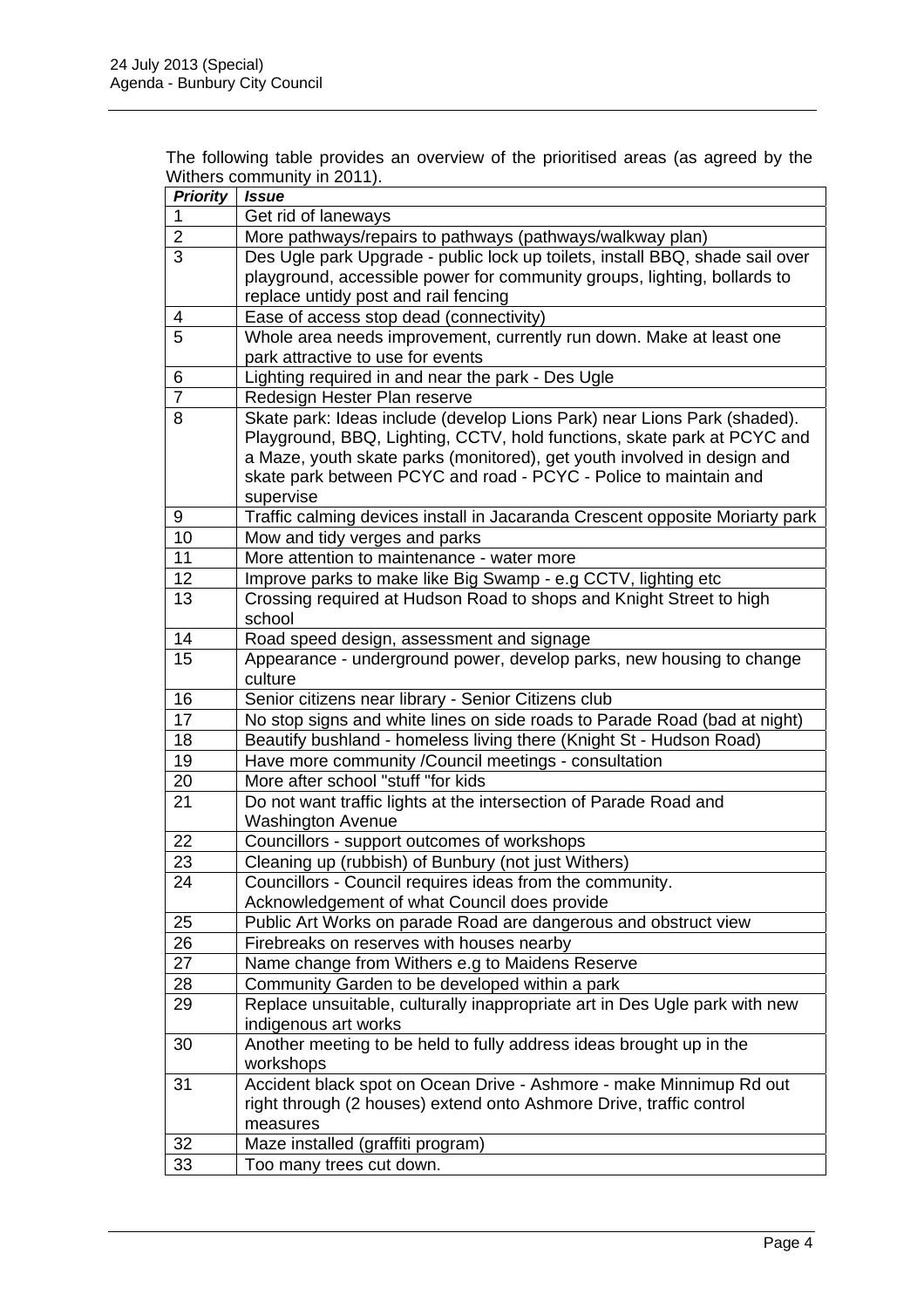It has been identified that several of the above priority areas overlap with each other. There are also a number of distinct variances between them. The subsequent development of the WURS has identified all of the same issues. Given the higher level emphasis of many of the projects it is considered appropriate that there ought to be only one strategy to progress. Whilst this may not be considered appropriate by some, in order to gain the most benefit in terms of leveraged funding, it is considered the better option. This does not mean that any of the projects are lost, in fact the opposite is true with many actually brought forward and the scope increased.

In order to progress this, there is a need for the Council to reconsider previous decisions in relation to both the WAP and the WURS to ensure that a clear direction is provided for all future decision making.

The table **attached** at Appendix 1 (titled Schedule 1) provides a high level overview of the proposed linkages between the two documents. **Officer Report**

As has been identified in the background to the report, there has been a long history with the projects and associated outcomes contained within the Withers Action Plan. The various levels of involvement from community, staff and elected officials at various levels has meant that there is a different level of understanding of what was expected and the timeframes for the delivery.

This was further complicated through the development of the Withers Urban Renewal Strategy during which time it was identified that some projects contained in the Withers Action Plan would be deferred pending the outcomes. This decision came as a result of the first rounds of consultation with the community where it was identified that some of the projects contained in the WAP were not supported by all of the community.

It has always been the position that the Withers Action Plan would be considered as an *informing strategy* for the Withers Urban Renewal Strategy (where consistent) to assist in leveraging funding.

The issues that have been raised in recent times in relation to the expenditure of funds has been questioned and information has been provided previously in various forms and to whoever has requested it. The key issue in relation to this is, whether or not the full \$300,000 has been expended in each of the two years, and if not, has the funding been carried forward. The other issue is why the Withers Library was included in the funding when it had not been included as part of the Withers Action Plan.

The funding for the Withers Action Plan was intended to be money above and beyond what was already programed for the Withers area. As with all Council funding, there are two components that need to be considered. The first of these is operating and the second is capital. In relation to operational expenditure this is currently not recorded to a level that allows for specific capture to identify what is standard and what is additional. The Withers Action Plan identified the need for additional maintenance especially in relation to parks and reserves.

The Council resolved to utilise the services of Activ Maintenance to undertake some of this work and was done so on an initial trial in the Withers area. This has been the subject of previous Council reports and has been an ongoing activity since that time.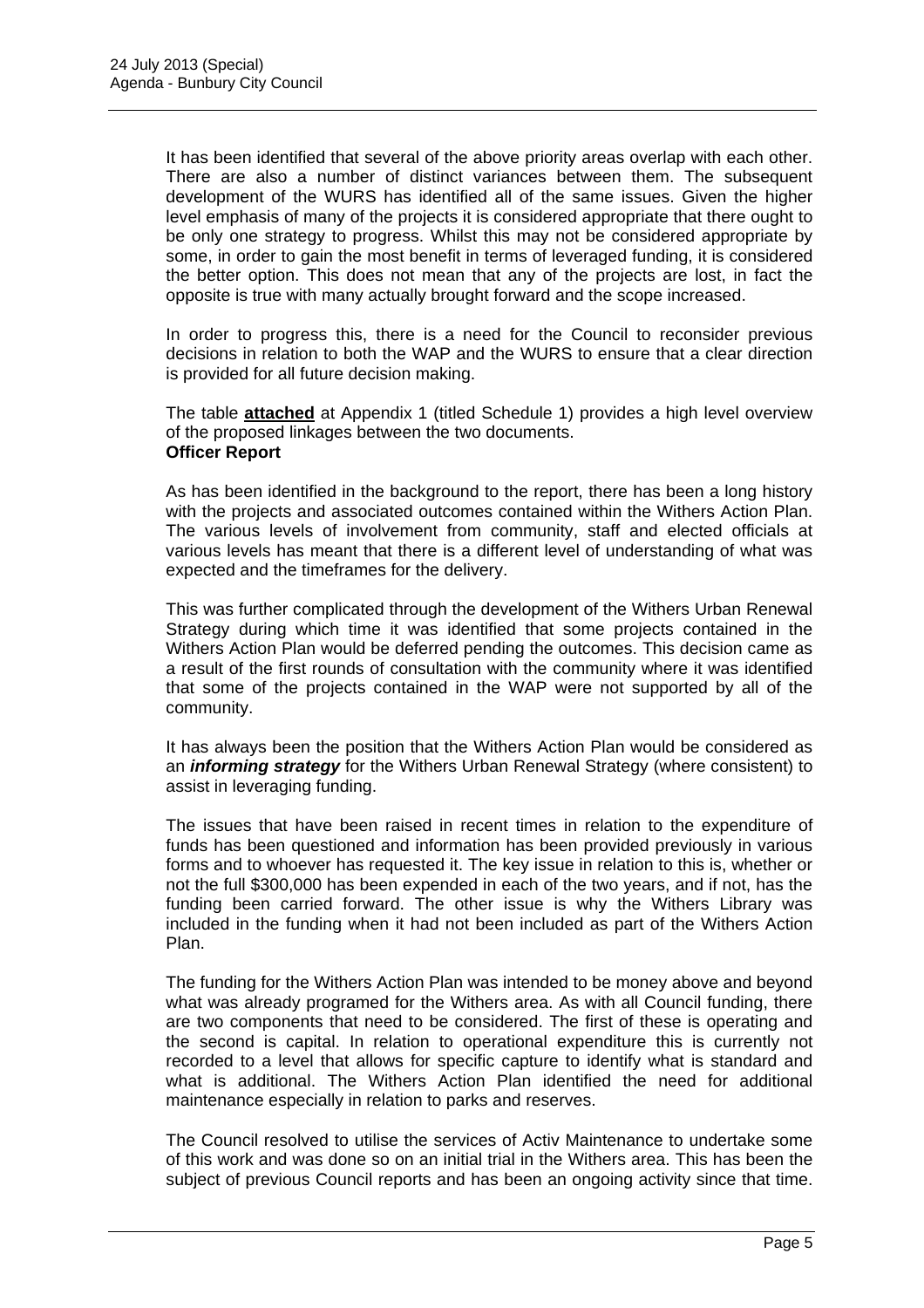Other maintenance across the suburb has not been costed as additional or base (ie what is normally expected and undertaken). The second aspect relates to capital works. This is much easier to account for and has been reported previously.

What has caused some confusion is as to what constitutes normal work and what is additional. Of most controversy was the allocation of some of the funding to the expansion of the Withers Library. The Council had previously allocated funding for the upgrade of the Library to bring the toilets inside the building and a general upgrade. As a project identified in the Withers Action Plan was to develop a Senior Citizens Club and additional community meeting space on the site adjacent to the Library.

It was identified that this could not be funded by Council in the medium term and, as such as decision was made to investigate the additional expansion of the Library to cater for the short to medium term through the creation of additional community space and upgrading of the information technology at the Library to address some of the issues in the Withers Action Plan. This resulted in an approximate additional \$100,000 which was considered appropriate to allocate to the Withers Action Plan funding.

As has been stated, the question about what is in addition to normal projects needs to be answered. Every project that has been identified in the Withers Action Plan and the Withers Urban Renewal Strategy are almost all normal projects for the City. This includes footpath upgrades, new and upgraded roads, upgrades to parks and closure of laneways etc.

The overall effect of the Withers Action Plan and Withers Urban Renewal Strategy is that Council is prioritising projects in the Withers area and pushing out other projects across the City. Previously in the 5 year plan there were not specific allocations of funding into specific areas of the City with the exception of roads and drainage works. Some of the projects which have now been included in the Withers Action Plan for the next five years were previously not identified during that period, however, they have now come forward to continue to meet the intent of the Withers Urban Renewal Strategy. This has meant that some of the projects in other areas of the City have been deferred to future years and are shown in the draft long term finance plan.

Based on all of the above it is recommended that Council clearly define what their expectation is moving forward in relation to the future intent of the Withers Action Plan.

#### **Risk Issues**

There are a number of risks associated with the proposal and each of these is considered below:

**Withers Community** – The Withers community, including the Withers Action Group may see this decision as undermining what they set out to achieve and in particular the positive impact that they have had in gaining funding for the implementation of the WAP.

This needs to be addressed through the inclusion of the funding in both the budget and long term finance plan focused on the implementation of the projects defined in the WURS which were aligned to the WAP. The Community Reference Group will also need to be fully engaged in the quick wins through the Withers Place Manager.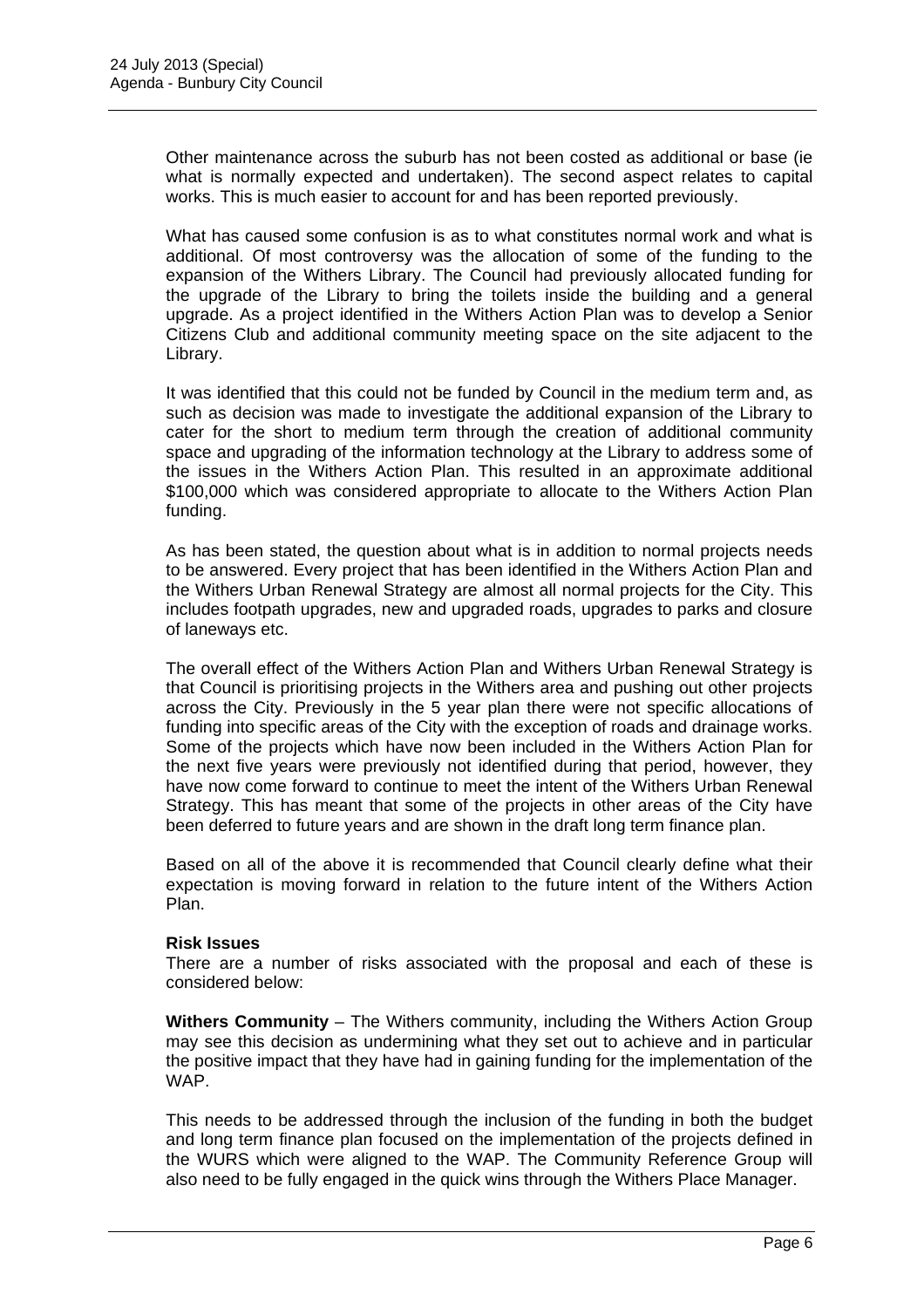**Political** – There is the potential that this decision could be seen as reneging on a previous decision in relation to the funding for the implementation of the WAP. In order to mitigate this there is a need to clearly show how the future projects and funding is aligned to the original WAP and associated projects/priorities. In addition there is a need for both localised and strategy reporting arrangements.

The localised reporting will be managed through the Community Reference Group which will incorporate members of the Withers Action Group. This will ensure accountability in terms of reporting at the local level. The higher level of reporting against the strategic outcomes will be effectively managed through the reporting to the Council and SWDC Board on outcomes. Given the increased level of focus from State representatives there is also a need to provide a briefing on the project and proposed way forward.

**Operational** – As with all projects there are a number of operational risks associated including delays to design and public consultation processes associated with the various components. Also, as many of the components are outside of the control of Council, the Council becomes only a small part of the overall process and timeframes then fall outside of the control of Council.

There has already been a significant amount of design work completed for road connectivity and quotes are being sought parks equipment and toilet blocks etc. In some cases these costs will exceed the tender thresholds and this also may cause additional delays, however wherever possible pre-qualified suppliers will be used to reduce the requirement to go to tender.

**Financial** – At present there is funding allocated in both the 2013/14 budget and also in the Long Term Finance Plan for works within Withers. Whilst some of this is not specifically allocated to projects within the Withers Action Plan or Withers Urban Renewal Strategy, it is work which is consistent with the general direction outlined in both. All projects which are considered consistent with both of the original documents have been included in the newly developed reporting framework for the Withers Projects Report.

#### **Discussion points**

In order to get the Withers project back on track from a community perspective there are a number of fundamental issues that need to be resolved by Council, these being:

- 1. Clear direction and understanding of:
	- a) The variances between the Withers Action Plan and the Withers Urban Renewal Strategy;
	- b) Which priority areas from the Withers Action Plan have been finalised or sufficiently addressed in the Withers Urban Renewal Strategy;
	- c) How any outstanding matters are to be addressed;
- 2. Agreement that the Withers Urban Renewal Strategy is the key document moving forward as there is funding attached to it from a State perspective and Council is able to leverage funding from this arrangement ;
- 3. An agreed position to take back to the Withers community in relation to all of the issues above.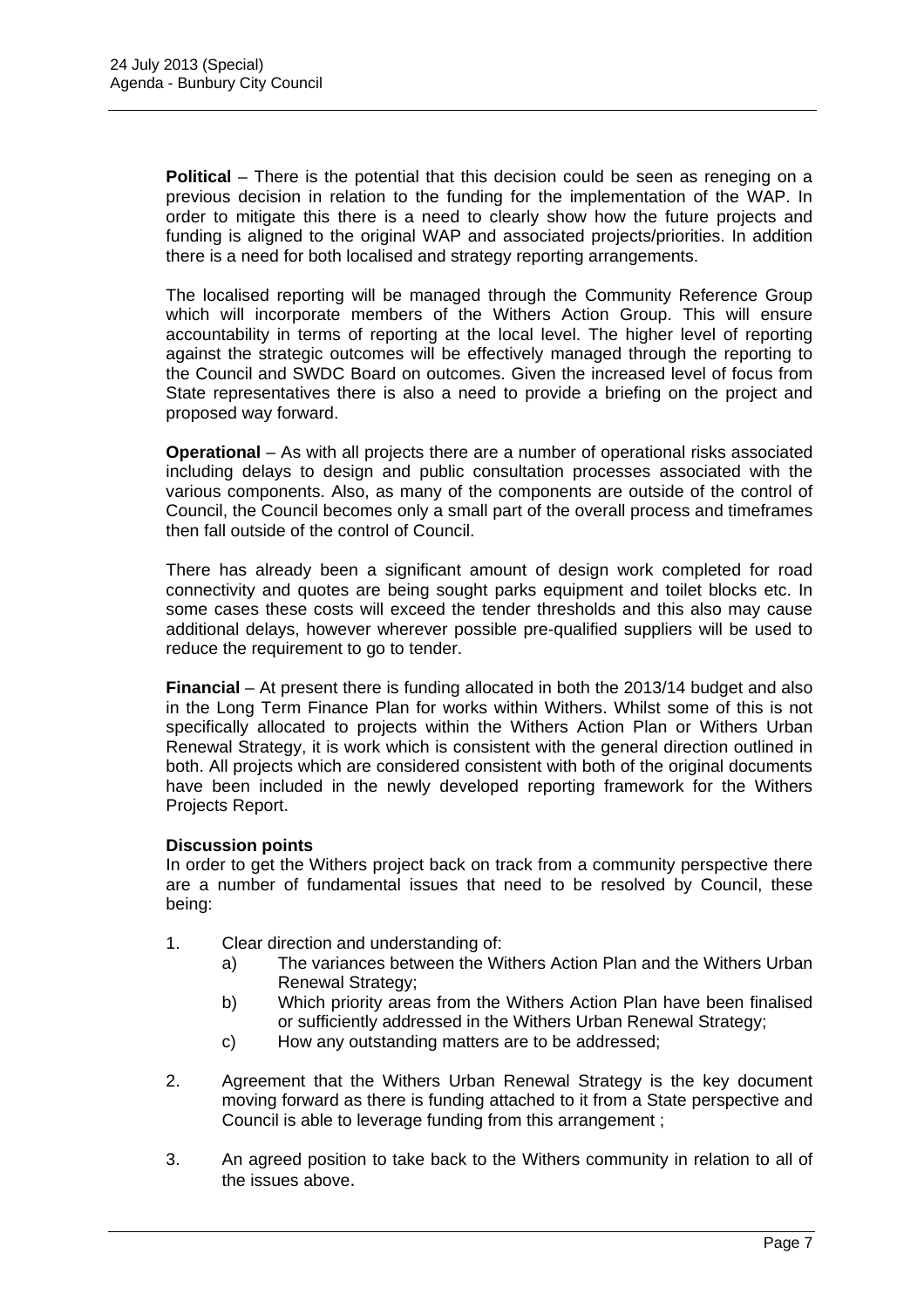#### **4.2 WITHERS COMMUNITY REFERENCE GROUP TERMS OF REFERENCE**

| <b>Applicant/Proponent:</b>   Internal |                                       |
|----------------------------------------|---------------------------------------|
| Author:                                | Andrew Brien, Chief Executive Officer |
| <b>Executive:</b>                      | Andrew Brien, Chief Executive officer |
| <b>Attachments:</b>                    | Appendix 2 – Draft Terms of Reference |

#### **Summary**

Council is required to adopt the Terms of Reference for the Withers Community Reference Group (CRG).

#### **Executive Recommendation**

Council adopts the Terms of Reference (subject to SWDC approval) for the Withers Community Reference Group as **attached** at Appendix 2.

#### **Background**

The creation of the Withers Community Reference Group (CRG) came about when Council, in 2012, and the South West Development Commission (SWDC) formed a partnership to collaboratively develop an urban renewal strategy to identify community, agency and business priorities in order to improve the quality of life for Withers residents and the general image, reputation and perception of the area.

The Withers CRG aims to provide a forum for the Withers community to:

- 1. Have input and feedback on proposed, current and previous activities and projects for the Withers area pertaining to the Withers Urban Renewal Strategy (WURS) based on their opinion as individuals and also as representatives of the broader Withers community
- 2. Receive information community regarding proposed, current and previous activities and projects for the Withers area pertaining to the Withers Urban Renewal Strategy (WURS) to be informally distributed to the broader Withers community

Once established the CRG may also be involved in developing and implementing community level projects and CRG members will also have the opportunity to participate in personal development and training. Ideally members should anticipate attending all meetings of the group and live within the Withers area.

A copy of the proposed Terms of Reference for the Wither Community Reference Group is **attached** at Appendix 2.

#### **Officer Comments**

The Community Reference Group is proposed to be established in accordance with the draft Terms of Reference.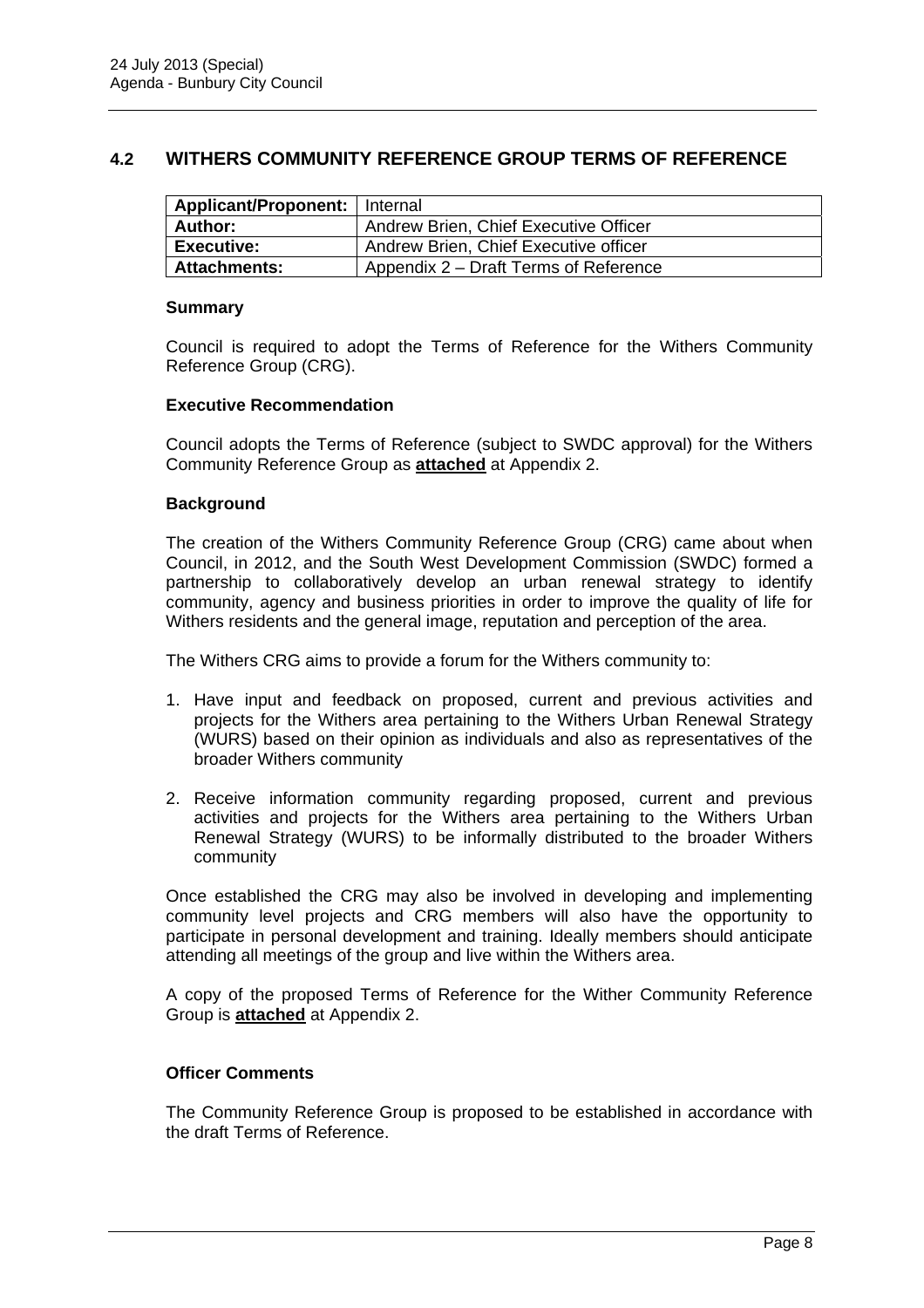These have been considered by the Project Control Group following a presentation by the Place Manager - Withers. This group will be supported by Council staff and will have up to 10 community members. Those community members will be selected following advertising to commence once Council and the SWDC have endorsed the Terms of Reference. It has already been agreed that there will be specific representation on the Community Reference Group by the Withers Action Group.

The Withers community, including the Withers Action Group may see this decision as undermining what they set out to achieve and in particular the positive impact that they have had in gaining funding for the implementation of the WAP.

This needs to be addressed through the inclusion of the funding in both the budget and long term finance plan focused on the implementation of the projects defined in the WURS which were aligned to the WAP. The Community Reference Group will also need to be fully engaged in the quick wins through the Withers Place Manager.

The localised reporting will be managed through the Community Reference Group which will incorporate members of the Withers Action Group. This will ensure accountability in terms of reporting at the local level. The higher level of reporting against the strategic outcomes will be effectively managed through the reporting to the Council and SWDC Board on outcomes. Given the increased level of focus from State representatives there is also a need to provide a briefing on the project and proposed way forward.

## **5. Close of Meeting**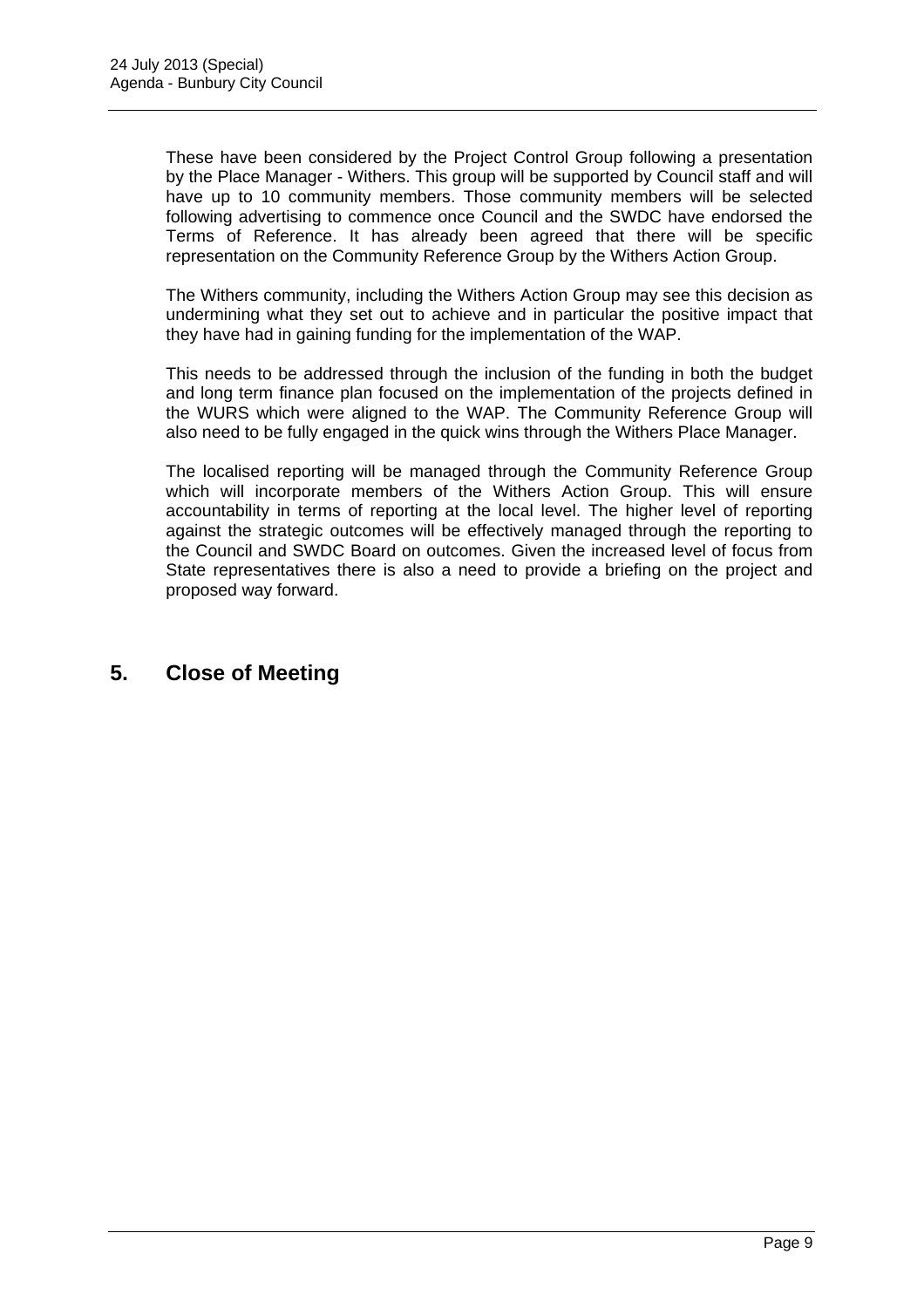### **SCHEDULE 1**

| <b>Priority</b> | <b>Issue</b>                                                                                                                                                                                                       | <b>Status</b> | <b>Draft Recommendation</b>                                                                                                                                                                                                                                   | <b>Primary linkages to WURS</b>                                                                                                                                                                                                                 |
|-----------------|--------------------------------------------------------------------------------------------------------------------------------------------------------------------------------------------------------------------|---------------|---------------------------------------------------------------------------------------------------------------------------------------------------------------------------------------------------------------------------------------------------------------|-------------------------------------------------------------------------------------------------------------------------------------------------------------------------------------------------------------------------------------------------|
| $\mathbf{1}$    | Get rid of laneways                                                                                                                                                                                                | Planning      | Council advise that the planning for the closure of<br>laneways is being considered as part of the work<br>being undertaken by Department of Housing to<br>ensure that public access is not restricted and the<br>entire community is effectively planned.    | EC1.1 - Achieve key connectivity infrastructure<br>upgrades                                                                                                                                                                                     |
| $\mathbf{2}$    | More pathways/repairs<br>to pathways<br>(pathways/walkway<br>plan)                                                                                                                                                 | Underway      | Council advise that specific funding has been<br>identified for Withers in the Council budget and Long<br>Term Finance Plan for this purpose. In conjunction<br>with the Community Reference Group localised<br>priorities will identified for consideration. | EC1.1 - Achieve key connectivity infrastructure<br>upgrades                                                                                                                                                                                     |
| 3               | Des Ugle park Upgrade -<br>public lock up toilets,<br>install BBQ, shade sail<br>over playground,<br>accessible power for<br>community groups,<br>lighting, bollards to<br>replace untidy post and<br>rail fencing | Underway      | Council advise that work on Des Ugle park has been<br>included in 13/14 budget and also has been identified<br>through the WURS funding from the SWDC. Priority<br>works were identified by the community at the BBQ<br>held on 13 July                       | CC1.2 - Implement a series of short term<br>improvements to enhance the quality of public<br>spaces and in particular public open space, including<br>Des Ugle Park and other identified community<br>planning areas identified in the Strategy |
| 4               | Ease of access stop dead<br>(connectivity)                                                                                                                                                                         | Planning      | Council advise that the planning for the closure of<br>laneways is being considered as part of the work<br>being undertaken by Department of Housing to<br>ensure that public access is not restricted and the<br>entire community is effectively planned.    | EC1.1 - Achieve key connectivity infrastructure<br>upgrades                                                                                                                                                                                     |
| 5.              | Whole area needs<br>improvement, currently<br>run down. Make at least<br>one park attractive to<br>use for events                                                                                                  | Underway      | Council advise that work on Des Ugle park has been<br>included in 13/14 budget and also has been identified<br>through the WURS funding from the SWDC. Priority<br>works were identified by the community at the BBQ<br>held on 13 July                       | <b>APPENDIX</b><br>PC1.4 - Launch initiatives to encourage greater care<br>in presentation, maintenance and amenity of both<br>public and private sector properties.                                                                            |

 $\mapsto$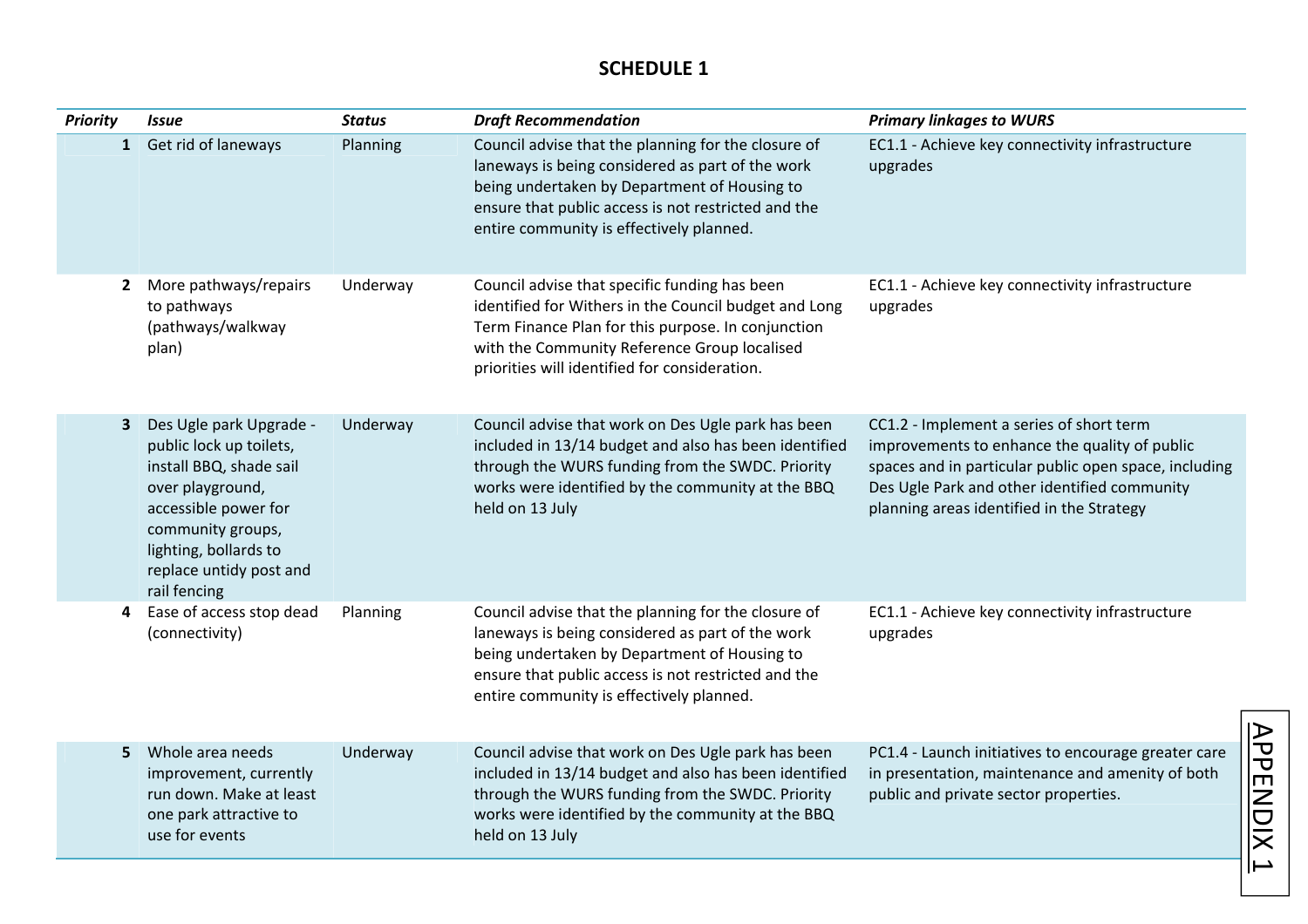| <b>Priority</b> | <b>Issue</b>                                                                                                                                                                                                                                                                                                                            | <b>Status</b> | <b>Draft Recommendation</b>                                                                                                                                                                                                                                                                                               | <b>Primary linkages to WURS</b>                                                                                                                                                                                                                                                           |
|-----------------|-----------------------------------------------------------------------------------------------------------------------------------------------------------------------------------------------------------------------------------------------------------------------------------------------------------------------------------------|---------------|---------------------------------------------------------------------------------------------------------------------------------------------------------------------------------------------------------------------------------------------------------------------------------------------------------------------------|-------------------------------------------------------------------------------------------------------------------------------------------------------------------------------------------------------------------------------------------------------------------------------------------|
| 6               | Lighting required in and<br>near the park - Des Ugle                                                                                                                                                                                                                                                                                    | Planning      | Council endorse the concept for the inclusion of<br>funding in both the budget and long term financial<br>plan for CCTV, CPTED, Solar lighting and associated<br>support projects specifically identified for Withers.                                                                                                    | CC1.1 - Undertake a detailed Crime Prevention<br>Through Environmental Design (CPTED) audit for<br>Withers that identifies specific opportunities to build<br>on existing safety initiatives, and ensures that safety<br>principles are embodied in all aspects of the renewal<br>process |
| $\overline{z}$  | Redesign Hester Place<br>reserve                                                                                                                                                                                                                                                                                                        | Planning      | Council advise that the options for the redesign of<br>Hester Place will be considered as part of the initial<br>round of improvements to parks and reserves across<br>Withers.                                                                                                                                           | CC1.3 - identify a public open space network for<br>Withers that considers location and intended<br>purpose.                                                                                                                                                                              |
| 8               | Skate park: Ideas include<br>(develop Lions Park) near<br>Lions Park (shaded).<br>Playground, BBQ,<br>Lighting, CCTV, hold<br>functions, skate park at<br>PCYC and a Maze, youth<br>skate parks (monitored),<br>get youth involved in<br>design and skate park<br>between PCYC and road -<br>PCYC - Police to maintain<br>and supervise | Planning      | Council advise that the development of a skate park<br>and associated infrastructure should be retained in<br>the longer term planning for the City and following<br>completion of the skate park at Glen Iris, the Council<br>consider the development of a further skate park to<br>be constructed in the Withers area. | CC1.3 - identify a public open space network for<br>Withers that considers location and intended<br>purpose.                                                                                                                                                                              |
| 9               | Traffic calming devices<br>install in Jacaranda<br>Crescent opposite<br>Moriarty park                                                                                                                                                                                                                                                   | Investigation | Council advise that any changes to road networks and<br>traffic management will be subject of standard<br>engineering reviews and where appropriate referral<br>the Roadwise Committee.                                                                                                                                   | EC1.2 - Modify traffic control measures to facilitate<br>safe and efficient pedestrian and vehicle movement.                                                                                                                                                                              |
| 10              | Mow and tidy verges and<br>parks                                                                                                                                                                                                                                                                                                        | Underway      | Council continue with the additional level of<br>maintenance as provided for in the draft budget and<br>long term finance plan                                                                                                                                                                                            | CC1.2 - Implement a series of short term<br>improvements to enhance the quality of public<br>spaces and in particular public open space, including<br>Des Ugle Park and other identified community<br>planning areas identified in the Strategy                                           |
| 11              | More attention to<br>maintenance - water<br>more                                                                                                                                                                                                                                                                                        | Underway      | Council continue with the additional level of<br>maintenance as provided for in the draft budget and<br>long term finance plan                                                                                                                                                                                            | CC1.2 - Implement a series of short term<br>improvements to enhance the quality of public<br>spaces and in particular public open space, including<br>Des Ugle Park and other identified community<br>planning areas identified in the Strategy                                           |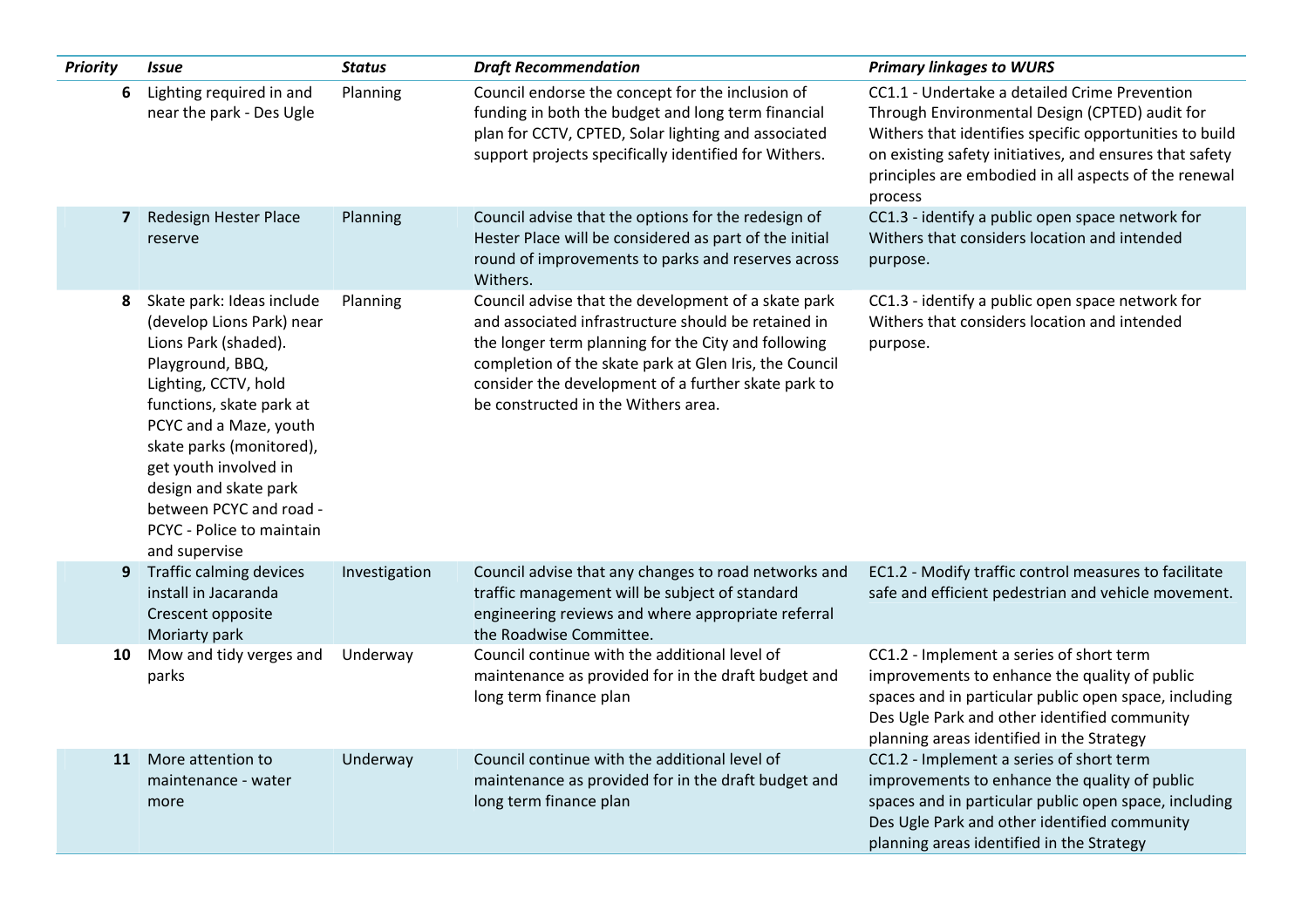| <b>Priority</b> | <b>Issue</b>                                                                             | <b>Status</b>        | <b>Draft Recommendation</b>                                                                                                                                                                                                                                                                                                                    | <b>Primary linkages to WURS</b>                                                                                                                                                                                                                                                           |
|-----------------|------------------------------------------------------------------------------------------|----------------------|------------------------------------------------------------------------------------------------------------------------------------------------------------------------------------------------------------------------------------------------------------------------------------------------------------------------------------------------|-------------------------------------------------------------------------------------------------------------------------------------------------------------------------------------------------------------------------------------------------------------------------------------------|
| 12              | Improve parks to make<br>like Big Swamp - e.g<br>CCTV, lighting etc                      | Planning             | Council endorse the concept for the inclusion of<br>funding in both the budget and long term financial<br>plan for CCTV, CPTED, Solar lighting and associated<br>support projects specifically identified for Withers.                                                                                                                         | CC1.1 - Undertake a detailed Crime Prevention<br>Through Environmental Design (CPTED) audit for<br>Withers that identifies specific opportunities to build<br>on existing safety initiatives, and ensures that safety<br>principles are embodied in all aspects of the renewal<br>process |
| 13              | Crossing required at<br>Hudson Road to shops<br>and Knight Street to high<br>school      | Investigation        | Council advise that any changes to road networks and<br>traffic management will be subject of standard<br>engineering reviews and where appropriate referral<br>the Roadwise Committee.                                                                                                                                                        | EC1.2 - Modify traffic control measures to facilitate<br>safe and efficient pedestrian and vehicle movement.                                                                                                                                                                              |
| 14              | Road speed design,<br>assessment and signage                                             | Investigation        | Council advise that any changes to road networks and<br>traffic management will be subject of standard<br>engineering reviews and where appropriate referral<br>the Roadwise Committee.                                                                                                                                                        | EC1.2 - Modify traffic control measures to facilitate<br>safe and efficient pedestrian and vehicle movement.                                                                                                                                                                              |
| 15              | Appearance -<br>underground power,<br>develop parks, new<br>housing to change<br>culture | Investigation        | Council note the costs associated with the<br>underground power for Withers. The Council agree to<br>continue to lobby State Government to fund the<br>underground power program and identify Withers as<br>a priority area for future rounds of funding in<br>accordance with funding program requirements.                                   | RW1.5 - SWDC and the City to provide ongoing<br>advocacy to support provision of underground<br>power                                                                                                                                                                                     |
| 16              | Senior citizens near<br>library - Senior Citizens<br>club                                | Investigation        | Council note the request for a Seniors Club for<br>Withers and advise that at present time there is no<br>funding in the long term financial plan for this facility.<br>In the interim the extension of the refurbished<br>Withers Library has catered for additional community<br>meeting space and will continue to be available for<br>use. | RW1.2 - Develop a new multipurpose community<br>hub that consolidates key community services and<br>facilities within the village heart.                                                                                                                                                  |
| 17              | No stop signs and white<br>lines on side roads to<br>Parade Road (bad at<br>night)       | No further<br>action | Council advise that this matter has been investigated<br>and based on current engineering standards there is<br>no requirement for this to be undertaken.                                                                                                                                                                                      | EC1.2 - Modify traffic control measures to facilitate<br>safe and efficient pedestrian and vehicle movement.                                                                                                                                                                              |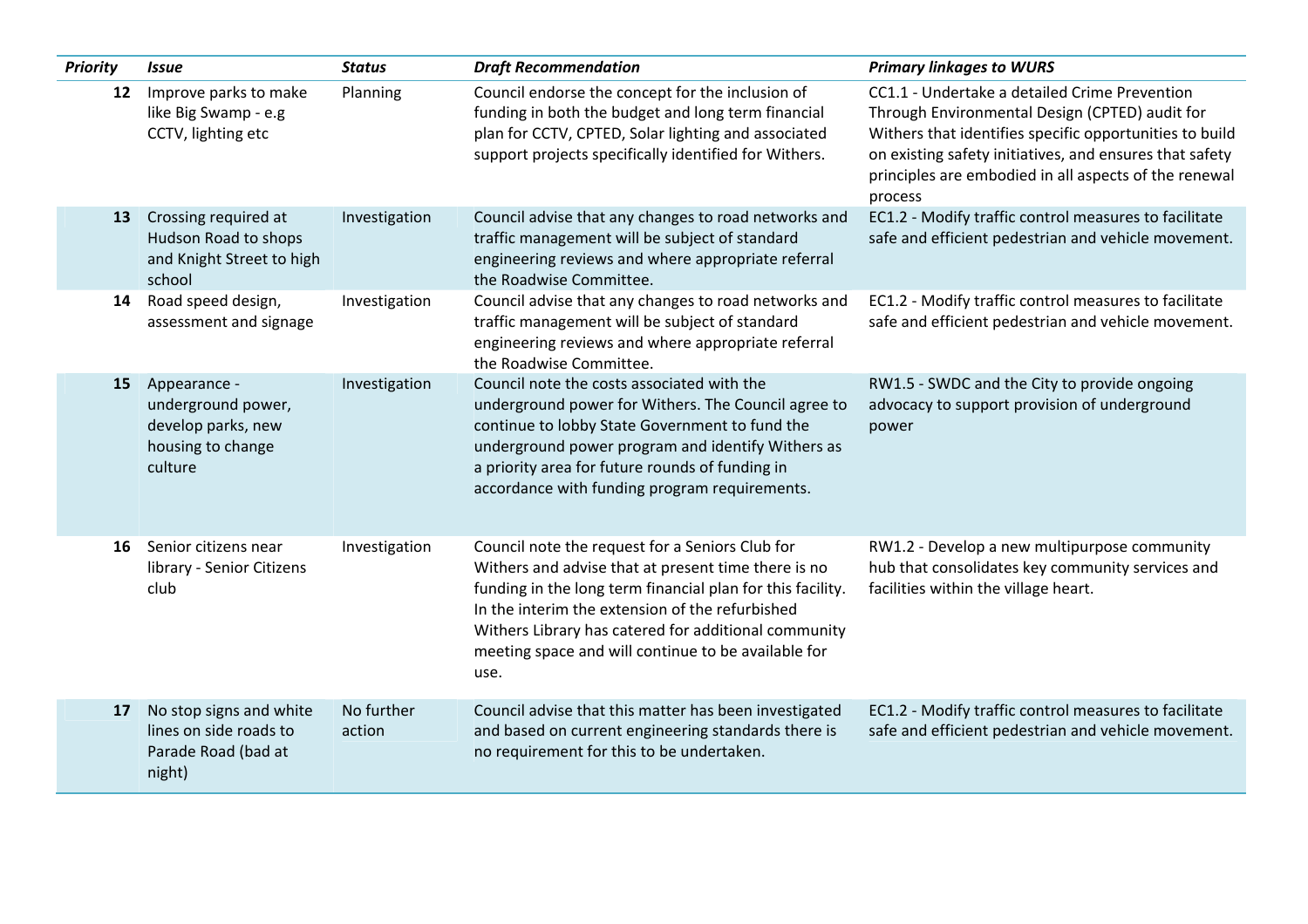| <b>Priority</b> | <b>Issue</b>                                                                                                                | <b>Status</b>        | <b>Draft Recommendation</b>                                                                                                                                                                                                                                      | <b>Primary linkages to WURS</b>                                                                                                                                                                                                                 |
|-----------------|-----------------------------------------------------------------------------------------------------------------------------|----------------------|------------------------------------------------------------------------------------------------------------------------------------------------------------------------------------------------------------------------------------------------------------------|-------------------------------------------------------------------------------------------------------------------------------------------------------------------------------------------------------------------------------------------------|
| 18              | Beautify bushland -<br>homeless living there<br>(Knight St - Hudson<br>Road)                                                | Underway             | Council note that additional works were undertaken<br>during 2011/12 and 12/13 to address this issue.<br>Ongoing increased levels of maintained will continue<br>in accordance with adopted budgets.                                                             | CC1.2 - Implement a series of short term<br>improvements to enhance the quality of public<br>spaces and in particular public open space, including<br>Des Ugle Park and other identified community<br>planning areas identified in the Strategy |
| 19              | Have more community<br>/Council meetings -<br>consultation                                                                  | Underway             | Council endorse the appointment of the Place<br>Manager for Wither as an on-ground resource to<br>assist in the ongoing monitoring of improvements in<br>the Withers Area. In addition, Councillors are always<br>available to meet with residents upon request. | P1.2 - Establish a dedicated Withers Place Manager<br>(WPM) and implement Withers Place Management<br>Team and resource appropriately                                                                                                           |
| 20              | More after school "stuff<br>"for kids                                                                                       | Investigation        |                                                                                                                                                                                                                                                                  | CC1.6 - Undertake improvements that provide a<br>greater range of activities and uptake of services by<br>local youth                                                                                                                           |
| 21              | Do not want traffic lights<br>at the intersection of<br>Parade Road and<br><b>Washington Avenue</b>                         | No further<br>action | Council advise that based on previous decisions this<br>matter has been dealt with and the intersection<br>upgrades have been completed and the traffic lights<br>will not be removed.                                                                           | EC1.2 - Modify traffic control measures to facilitate<br>safe and efficient pedestrian and vehicle movement.                                                                                                                                    |
| 22              | Councillors - support<br>outcomes of workshops                                                                              | Underway             | Council advise that this is a simple statement and any<br>outcomes from the workshops will be subject to<br>Council resolution, direction and funding.                                                                                                           | P1.2 - Establish a dedicated Withers Place Manager<br>(WPM) and implement Withers Place Management<br>Team and resource appropriately                                                                                                           |
| 23              | Cleaning up (rubbish) of<br>Bunbury (not just<br>Withers)                                                                   | Underway             | Council advise that this is a general statement and<br>efforts are ongoing to clean up illegal dumping as well<br>as general beautification of areas of the City.                                                                                                | Not applicable                                                                                                                                                                                                                                  |
| 24              | <b>Councillors - Council</b><br>requires ideas from the<br>community.<br>Acknowledgement of<br>what Council does<br>provide | Underway             | Council endorse the appointment of the Place<br>Manager for Wither as an on-ground resource to<br>assist in the ongoing monitoring of improvements in<br>the Withers Area. In addition, Councillors are always<br>available to meet with residents upon request. | P1.2 - Establish a dedicated Withers Place Manager<br>(WPM) and implement Withers Place Management<br>Team and resource appropriately                                                                                                           |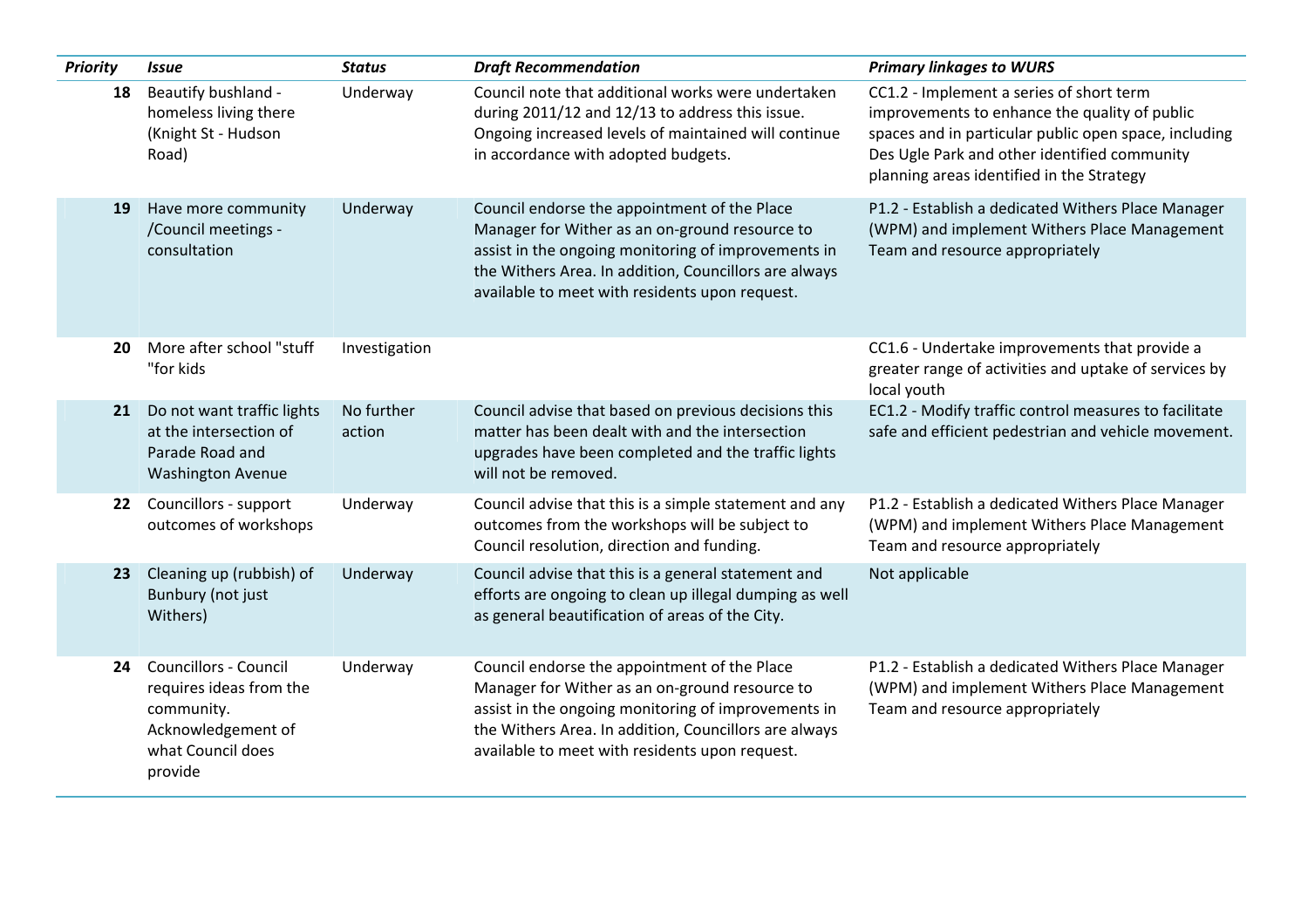| <b>Priority</b> | <i><b>Issue</b></i>                                                                                                                                                   | <b>Status</b>        | <b>Draft Recommendation</b>                                                                                                                                                                                                                                                                                         | <b>Primary linkages to WURS</b>                                                                                                       |
|-----------------|-----------------------------------------------------------------------------------------------------------------------------------------------------------------------|----------------------|---------------------------------------------------------------------------------------------------------------------------------------------------------------------------------------------------------------------------------------------------------------------------------------------------------------------|---------------------------------------------------------------------------------------------------------------------------------------|
| 25              | Public Art Works on<br>parade Road are<br>dangerous and obstruct<br>view                                                                                              | Underway             | Council advise that this matter has been investigated<br>and additional maintenance has been undertaken to<br>clear sight lines for traffic. Council will continue to<br>monitor the regrowth and maintain accordingly.                                                                                             |                                                                                                                                       |
| 26              | Firebreaks on reserves<br>with houses nearby                                                                                                                          | Underway             | Council advise that all firebreaks are inspected on an<br>annual basis and appropriate action to clear/maintain<br>are taken. In the event that further issues are<br>identified they are to be reported to appropriate staff<br>for action.                                                                        | Not applicable                                                                                                                        |
| 27              | Name change from<br>Withers e.g to Maidens<br>Reserve                                                                                                                 | No further<br>action | Council advise that this matter was further canvased<br>as part of the development of the Withers Urban<br>Renewal Strategy and the level of support does not<br>warrant progressing this matter further.                                                                                                           | Not applicable                                                                                                                        |
| 28              | Community Garden to be<br>developed within a park                                                                                                                     | No further<br>action | Council advise that as this matter no longer appeared<br>to be a priority from the last community meeting that<br>it not be further pursued.                                                                                                                                                                        | Not applicable                                                                                                                        |
| 29              | Replace unsuitable,<br>culturally inappropriate<br>art in Des Ugle park with<br>new indigenous art<br>works                                                           | Investigation        | Council advise that the issue of public art across the<br>entire City is currently being considered and the views<br>expressed through the Withers Action Plan have been<br>incorporated into the review. In the event that further<br>action is considered necessary it will be addressed<br>through that process. |                                                                                                                                       |
| 30              | Another meeting to be<br>held to fully address<br>ideas brought up in the<br>workshops                                                                                | Planning             | Council advise that the Community Reference Group<br>being established under the Withers Urban Renewal<br>Strategy will enable this matter to be addressed and<br>managed by the Withers Place Manager.                                                                                                             | P1.2 - Establish a dedicated Withers Place Manager<br>(WPM) and implement Withers Place Management<br>Team and resource appropriately |
|                 | 31 Accident black spot on<br>Ocean Drive - Ashmore -<br>make Minnimup Rd out<br>right through (2 houses)<br>extend onto Ashmore<br>Drive, traffic control<br>measures | Investigation        | Council advise that the accident statistics and<br>engineering review do not support any changes to the<br>intersection and no further action will be taken at this<br>point in time.                                                                                                                               | EC1.2 - Modify traffic control measures to facilitate<br>safe and efficient pedestrian and vehicle movement.                          |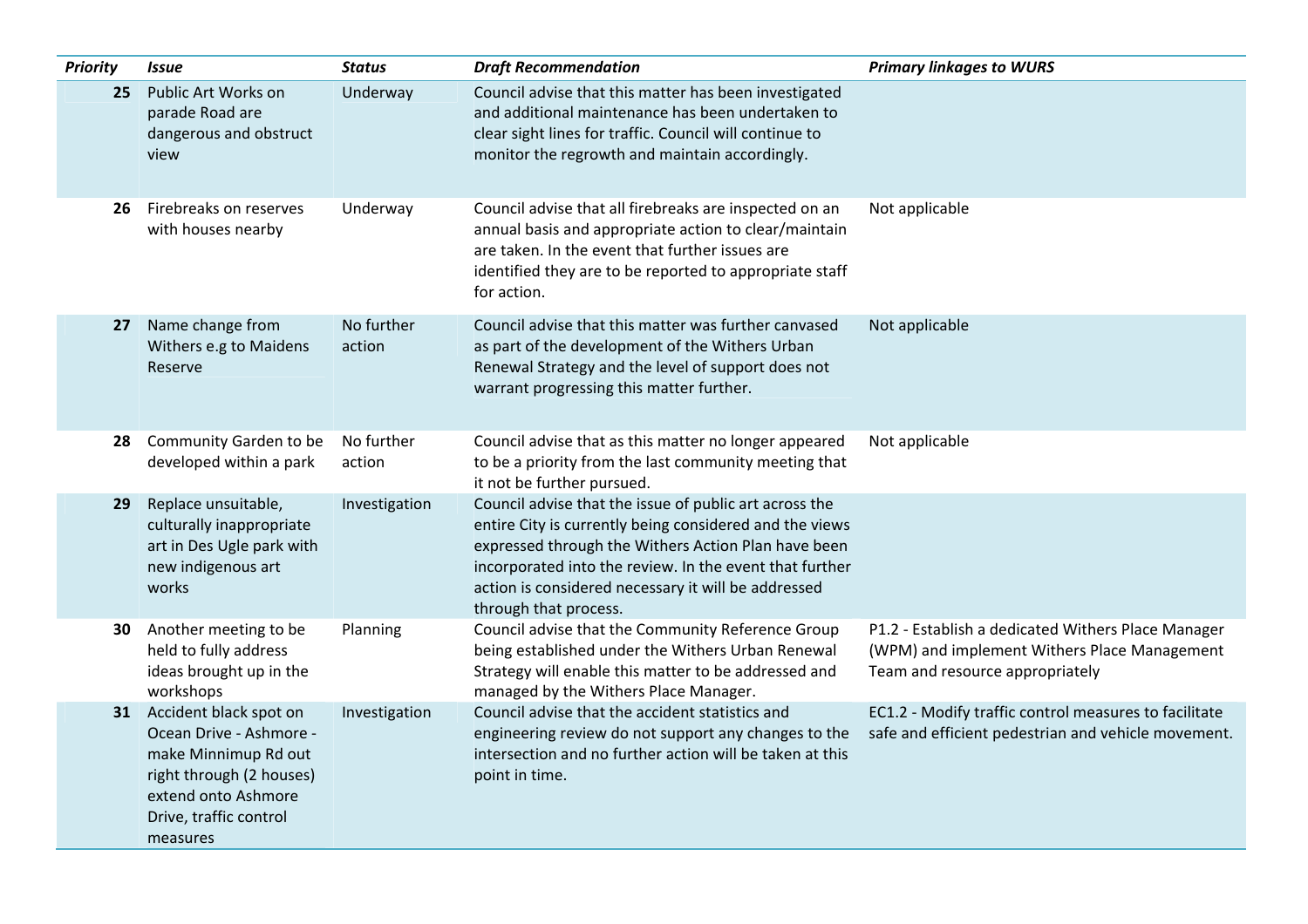| <b>Priority</b> | <b>Issue</b>                         | Status               | <b>Draft Recommendation</b>                                                                                                                                                                                                                                                            | <b>Primary linkages to WURS</b>                                                                                       |
|-----------------|--------------------------------------|----------------------|----------------------------------------------------------------------------------------------------------------------------------------------------------------------------------------------------------------------------------------------------------------------------------------|-----------------------------------------------------------------------------------------------------------------------|
| 32              | Maze installed (graffiti<br>program) | Investigation        | Council advise that this matter has been referred to<br>the Withers Place Manager and will be considered as<br>part of the implementation of the Withers Urban<br>Renewal Strategy.                                                                                                    | CC1.6 - Undertake improvements that provide a<br>greater range of activities and uptake of services by<br>local youth |
| 33              | Too many trees cut<br>down.          | No further<br>action | Council advise that there is no program for the<br>removal of trees unless they are deemed to be unsafe<br>or are required to be removed to allow for other<br>works. There is no planned program for removal of<br>trees and this issue therefore does not require further<br>action. | Not applicable                                                                                                        |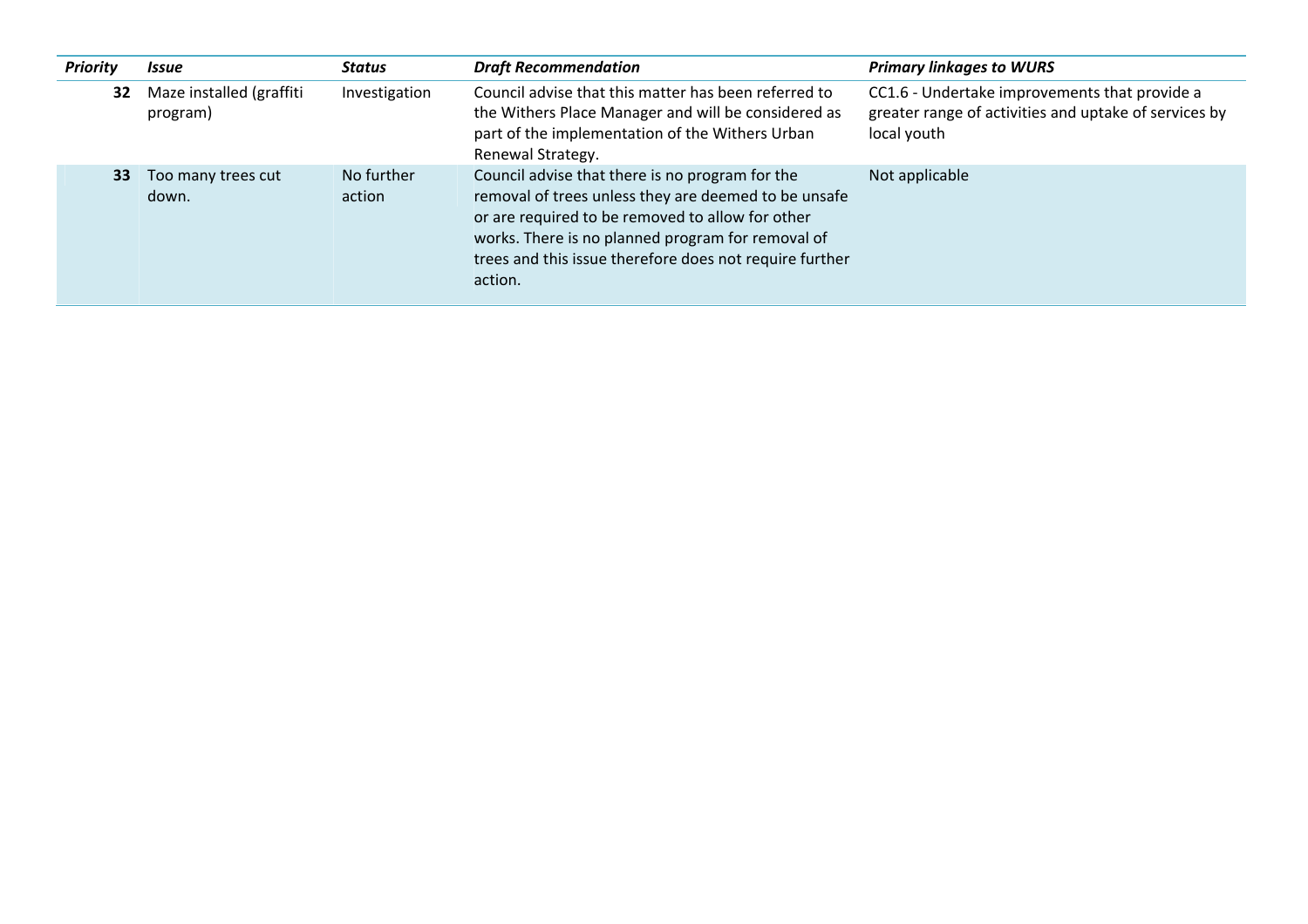

# WITHERS URBAN RENEWAL STRATEGY (WURS) COMMUNITY REFERENCE GROUP (CRG) TERMS OF REFERENCE

ON BEHALF OF THE WITHERS URBAN RENEWAL PARTNERSHIP

*JULY 2013*

Community Reference Group Terms of Reference Page 1 of 17 23/07/20133:27:13 PM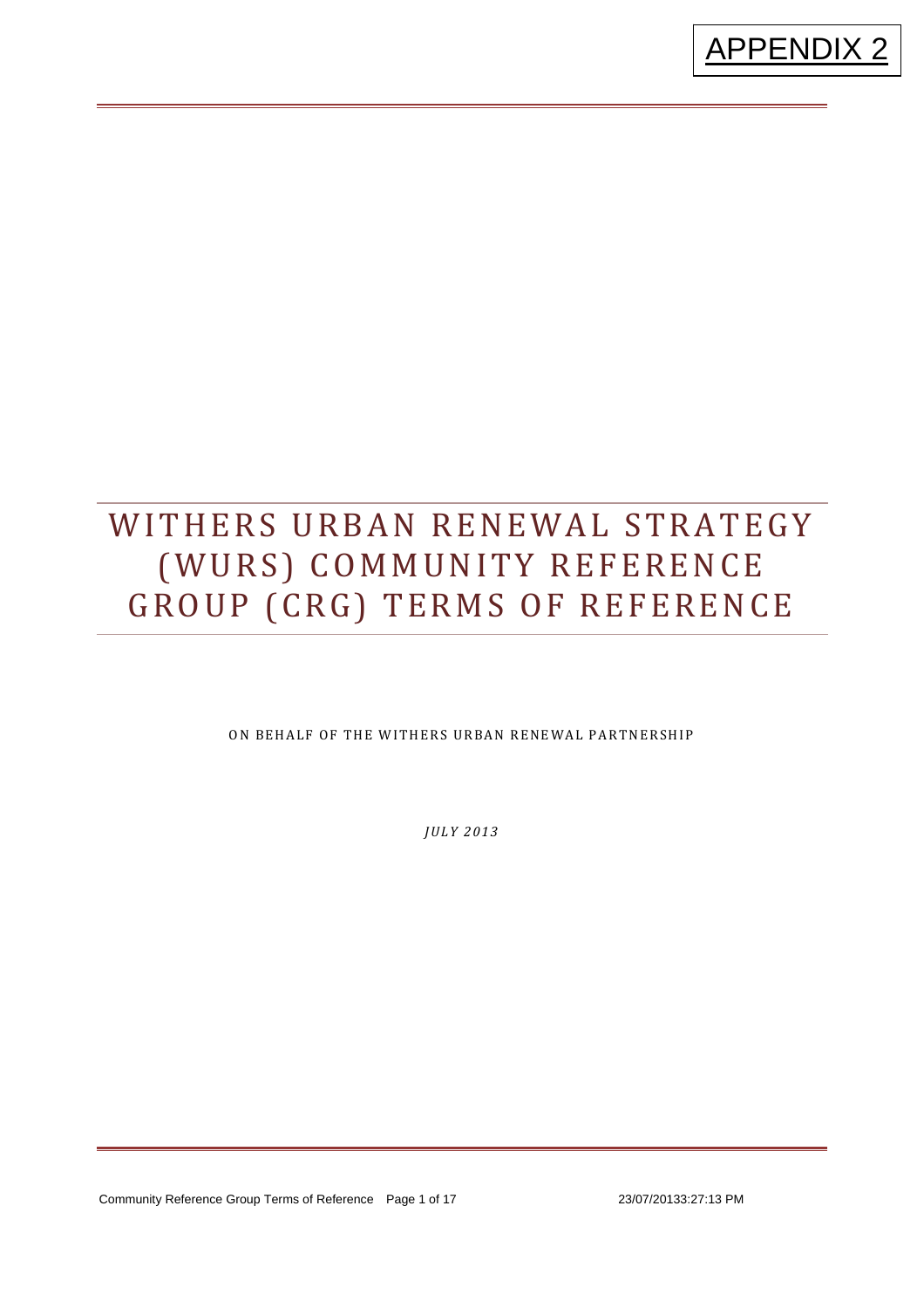## CONTENTS

| 1.0                                                                                    |                                                                                         |  |  |  |
|----------------------------------------------------------------------------------------|-----------------------------------------------------------------------------------------|--|--|--|
| 2.0                                                                                    |                                                                                         |  |  |  |
| 3.0                                                                                    |                                                                                         |  |  |  |
| 4.0                                                                                    | $\label{eq:1} {\rm Operation~of~the~CRG}.\nonumber\\ {\rm 1)}\quad$                     |  |  |  |
| 5.0                                                                                    |                                                                                         |  |  |  |
| 6.0                                                                                    |                                                                                         |  |  |  |
| 7.0                                                                                    |                                                                                         |  |  |  |
| 8.0                                                                                    |                                                                                         |  |  |  |
|                                                                                        |                                                                                         |  |  |  |
|                                                                                        |                                                                                         |  |  |  |
|                                                                                        |                                                                                         |  |  |  |
|                                                                                        |                                                                                         |  |  |  |
|                                                                                        |                                                                                         |  |  |  |
|                                                                                        | Appendix 6 Community Reference Group Budget Including Local Place Making Activities  16 |  |  |  |
| Appendix 7 International Association of Public Participation (IAP2) Spectrum of Public |                                                                                         |  |  |  |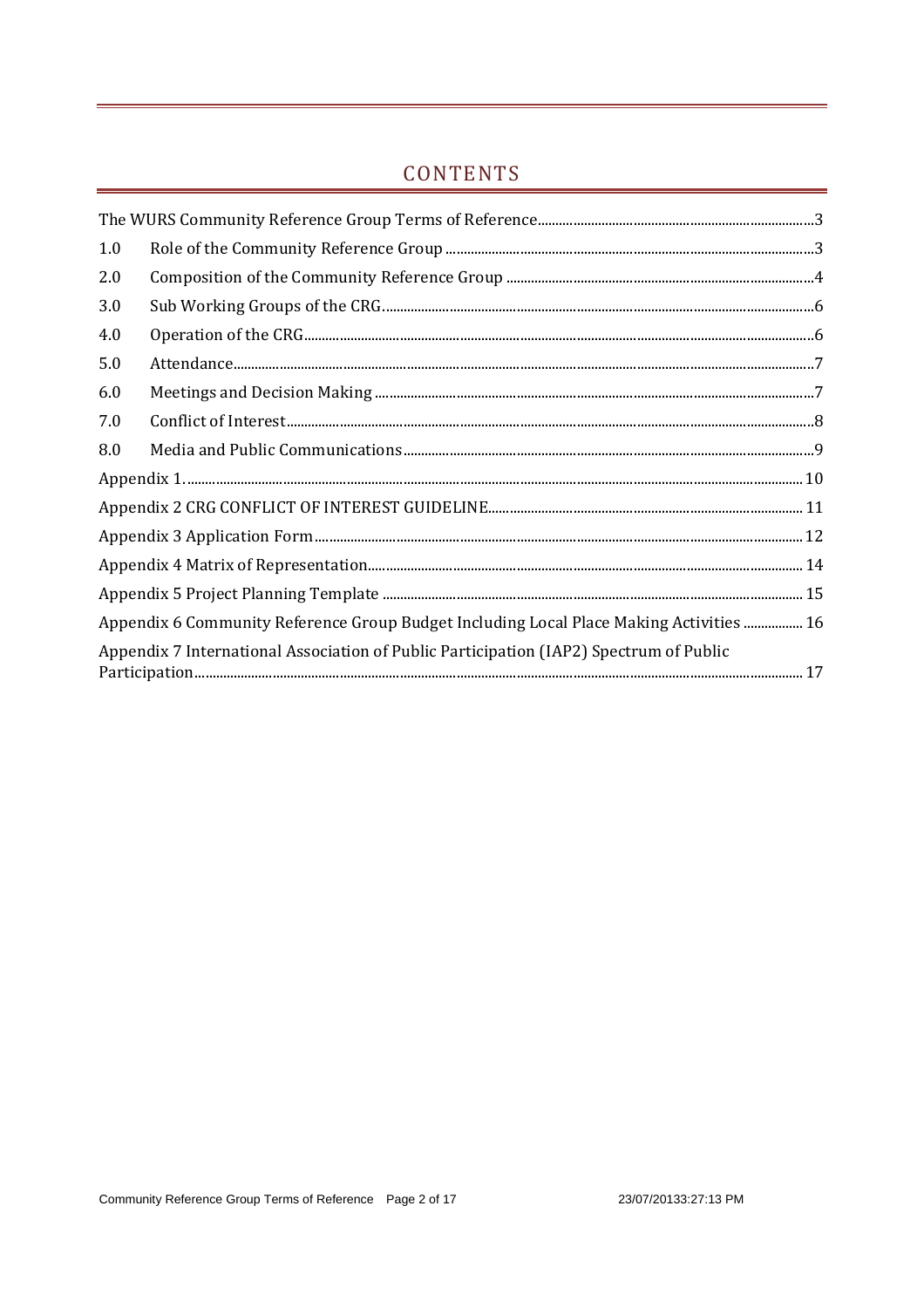## THE WURS COMMUNITY REFERENCE GROUP TERMS OF REFERENCE

The Community Reference Group (CRG) Terms of Reference (ToR) outline a range of guiding principles to support the operation of the Community Reference Group. The ToR is a working document to be reviewed/amended in consultation with the Group, as and when necessary. This document has been endorsed by the Project Working Group (PWG). Any changes will need to be endorsed by this group, prior to be being adopted.

## 1.0 ROLE OF THE COMMUNITY REFERENCE GROUP

#### THE WITHERS COMMUNITY REFERENCE GROUP AIMS TO BE A RECOGNISED, OBJECTIVE, REPRESENTATIVE FORUM FOR THE WITHERS COMMUNITY

In order to achieve the aims established by the Community Reference Group, the group will:

- a. have input and feedback on proposed, current and previous activities and projects for the Withers area pertaining to the Withers Urban Renewal Strategy (WURS) based on their opinion as individuals and also as representatives of the broader Withers community;
- b. receive and informally distribute information to and from the community regarding proposed and current activities and provide feedback on previous activities and projects for the Withers area pertaining to the Withers Urban Renewal Strategy (WURS);
- c. monitor the effectiveness of the implementation of the WURS from a community perspective and provide feedback to the Place Manager - Withers on this. The CRG will also provide updated feedback on behalf of the community on priorities identified in the WURS, in keeping with the document: and
- d. assist practically in the implementation of the WURS through the development and implementation of local place making activities by identifying possible grass roots projects that achieve outcomes associated with the 6 key themes of the WURS:
	- a. Comfort and Community
	- b. Strengthening and Developing Partnerships
	- c. Positive Communication
	- d. Enhancing Connectedness
	- e. Fostering Employment Readiness
	- f. Renewing Withers

The CRG will provide reports to the PWG on previous, proposed, and current activities and projects for the Withers area pertaining to the WURS, however all decisions will be made by the PWG based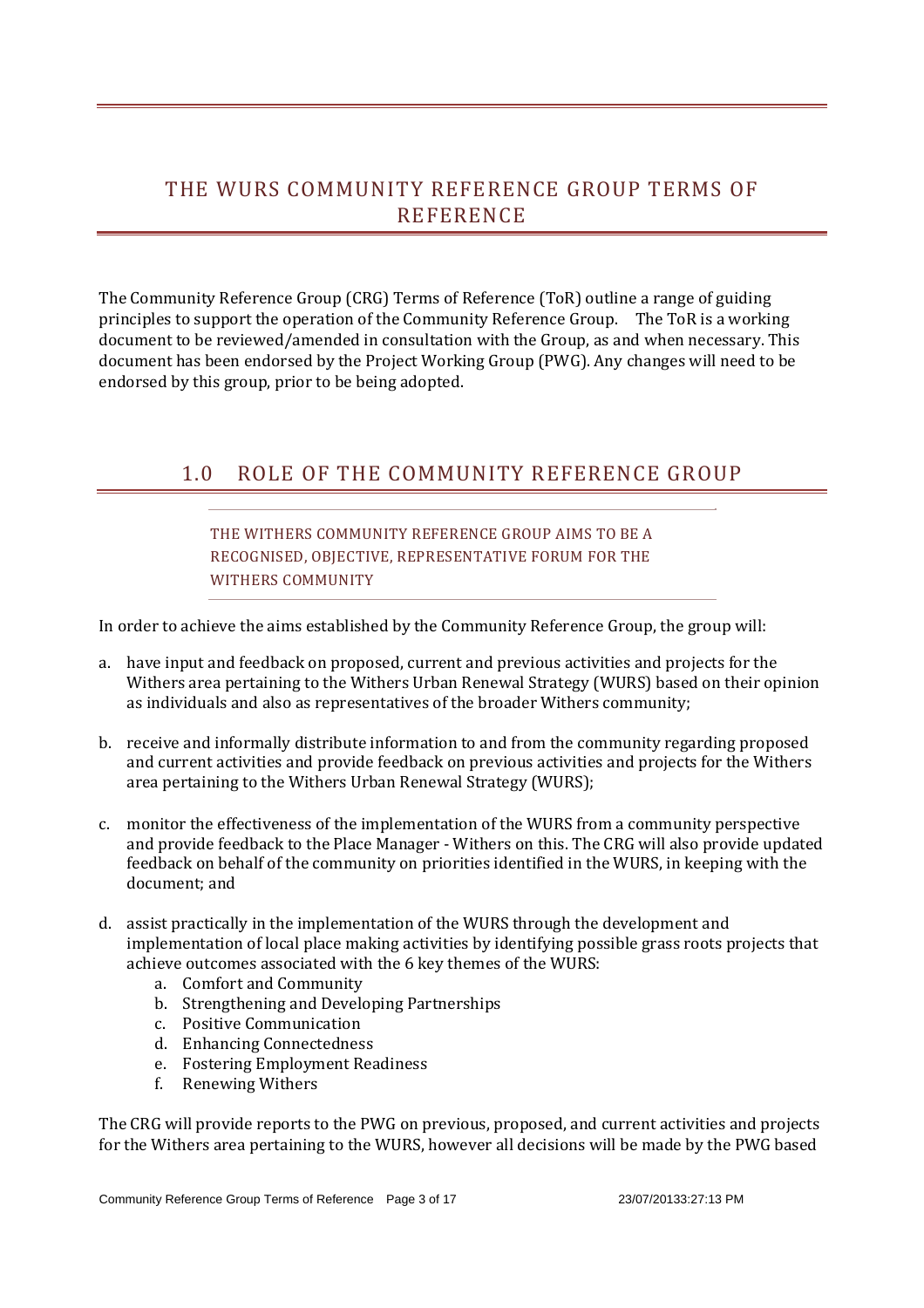on recommendations from the Place Manager-Withers following community feedback/input, as well as, legislative, societal, technical, financial and diplomatic considerations.



The proposed model for communication and reporting for the CRG is as outlined below.

The Community Reference Group (CRG) has been established to assist in the overall delivery of the WURS. The CRG is the key representative group for the Withers Community and is an integral part of the overall process. Staff and elected officials will be able to attend any of the meetings that are held and a standing invitation will be issued, however, this group has to be driven by the community for the community.

## 2.0 COMPOSITION OF THE COMMUNITY REFERENCE GROUP

#### WITHERS CONSISTS OF A DEMOGRAPHICALLY DIVERSE AND VIBRANT COMMUNITY AND WITH THIS IN MIND THE WITHERS CRG WILL AIM TO BE REPRESENTATIVE OF THE ENTIRE COMMUNITY

In order to ensure that there appropriate representation across the entire Withers community membership will be drawn from:

- $\bullet$  The indigenous community
- Families with young and school aged children
- Older people
- Children
- Young people
- Relevant interest groups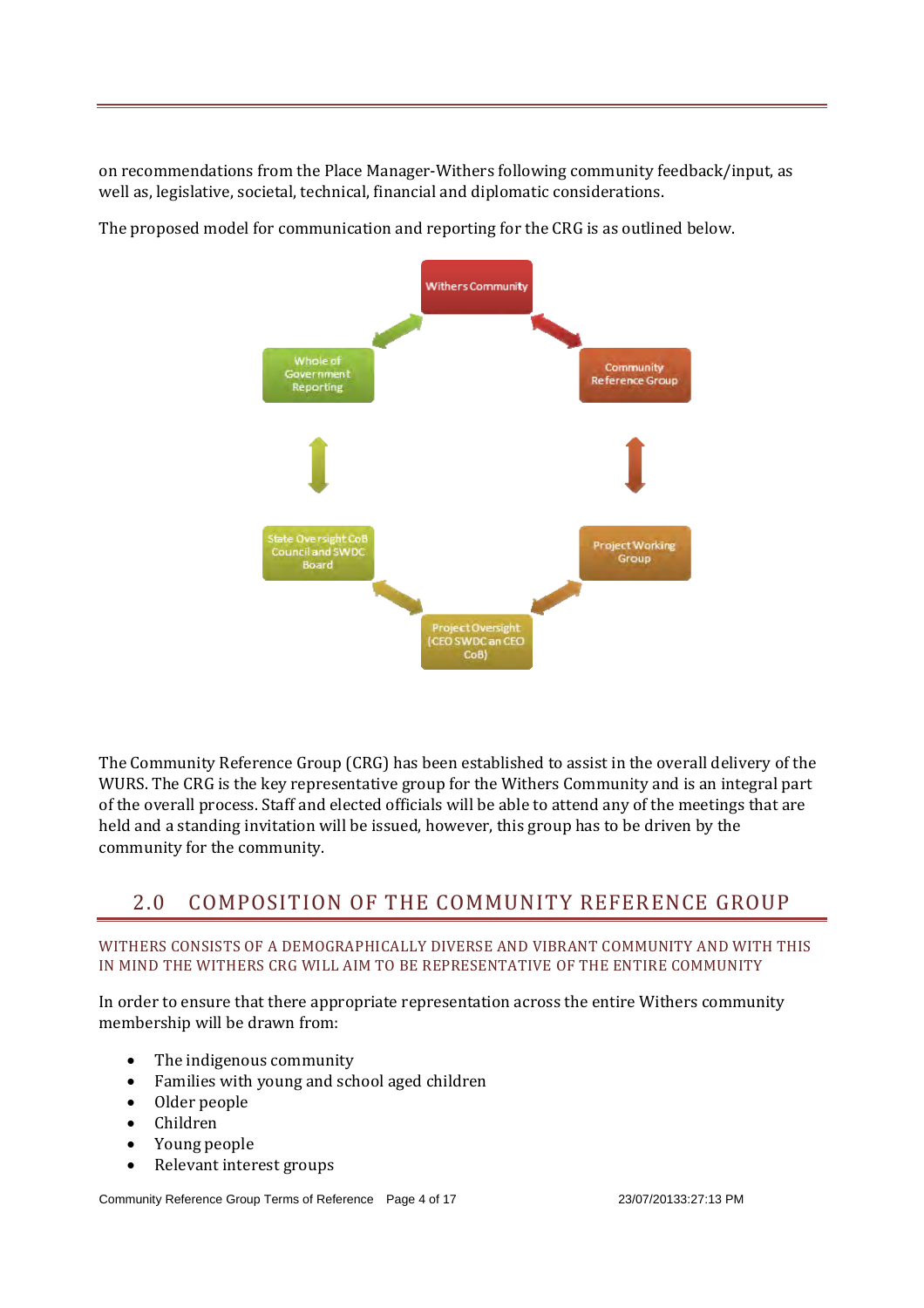In addition to calling for individuals interested in joining the CRG the following groups will be informed of the formation of the group in case they are aware of any interested/suitable people that might be willing to nominate:

- The Goomburrup Aboriginal Corporation Manager and Board
- The Withers Action Group
- Bunbury Police and Citizens Youth Club (PCYC)
- Bunbury Seniors Computing Group
- Bunbury Community Radio
- Newton Moore Senior High School Board member & students + Clontarf academy
- Maidens Park Primary School Principal & students
- Saint Josephs Catholic Primary School Principal & students
- Hudson Road Family Centre
- Friends of Des Ugle Park
- Neighbourhood Watch
- Choose Respect Initiative Bunbury
- Bunbury Multicultural Services Centre

The CRG will consist of up to10 voting members, including the Place Manager - Withers, who has been appointed for their experience and expertise in community development. No major sector can have an absolute majority on the CRG.

The suggested CRG composition is:

- a) Community representatives
- b) Aboriginal community representatives
- c) Relevant service providers

#### *d) Other invited specialists who may provide specific information, as ex‐officio (non‐ voting) members.*

2.2 Following the acceptance and assessment of nominations, recommendations regarding membership of the CRG will be forwarded to the chief executive officers of both the City of Bunbury and South West Development Commission, for consideration and endorsement. Once endorsed, the successful nominees will be invited to become members of the CRG by the two agency partners.

2.3 The term of office is two years. Reappointment to the CRG will be considered **by the chief** *executive officers of the two agency partners on recommendation by the Place Manager‐ Withers through the PWG.*

2.4 The chairperson of the CRG will be the Place Manager- Withers and their role will be to manage the business of the Group and the implementation of the WURS.

2.5 The CRG may invite ex-officio members to attend meetings to provide assistance as appropriate.

2.6 On occasion, and as required, senior representatives and elected members *(Ex officio)* from the South West Development Commission, the City of Bunbury or other relevant stakeholder agencies will attend CRG meetings *to provide advice* and support.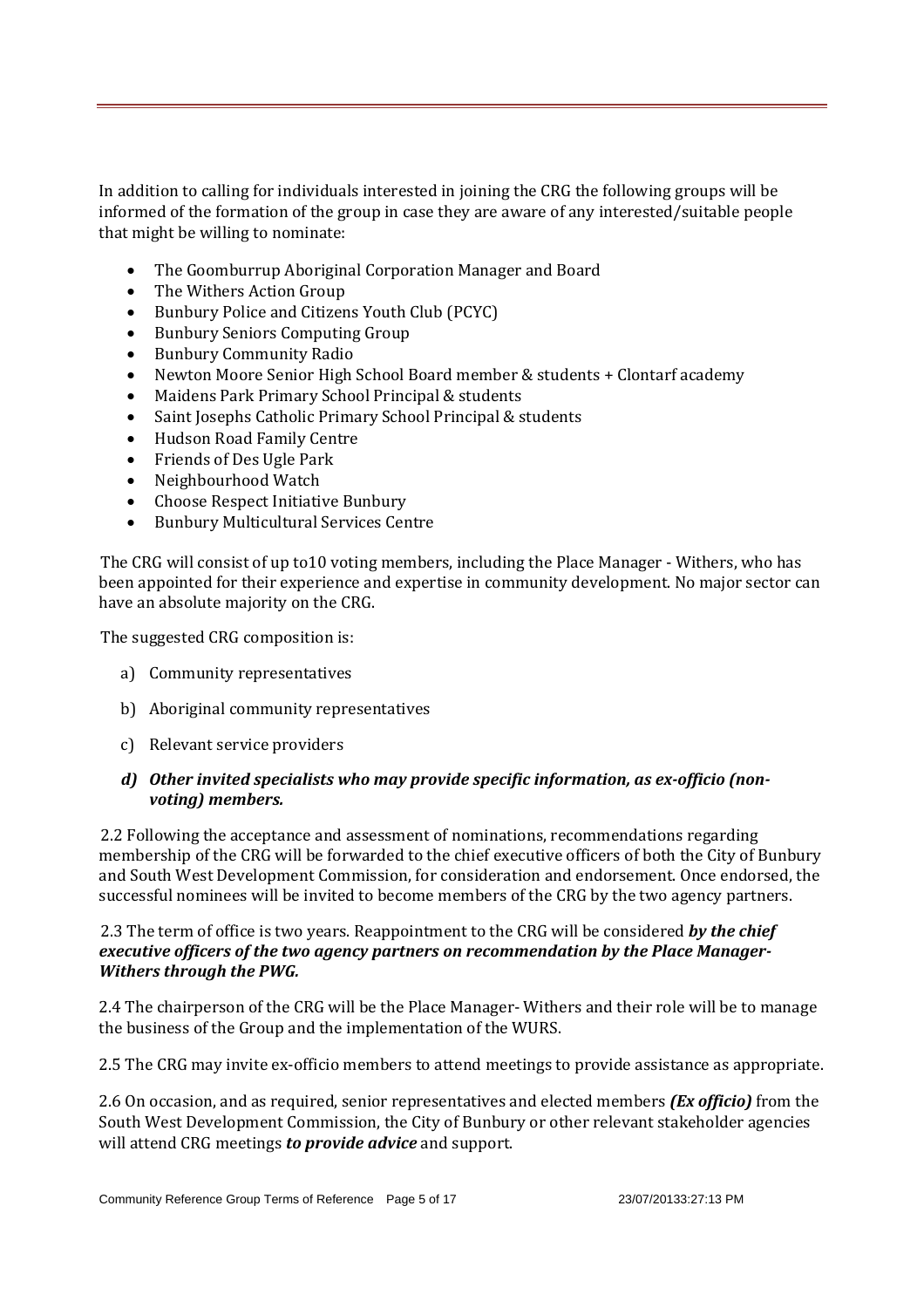2.7 CRG members (other than the Place-Manager) will not be given remuneration for attending meetings. 

## 3.0 SUB WORKING GROUPS OF THE CRG

TO ASSIST IN THE IMPLEMENTATION AND ACHIEVEMENT OF THE AIMS AND OBJECTIVES OF THE COMMUNITY REFERENCE GROUP, SUB-GROUPS WILL BE ESTABLISHED AS REQUIRED.

3.1 The CRG may appoint a Sub Working Group(s) to assist with the implementation of the WURS through the development and implementation of local pace making activities. The CRG can then:

- a) abolish or change any sub-group it has appointed;
- b) include people who are not members of the CRG but must include at least one member of the CRG:
- c) delegate to a committee any of the  $CRG's$  functions other than the power of delegation; and
- d) decide its own procedures which will be consistent with any directions of the CRG.

## 4.0 OPERATION OF THE CRG

#### 4.1 Vacation of membership

Membership becomes vacant, if:

- a) a member resigns by written notice addressed to the SWDC and CoB:
- b) a member becomes an undischarged bankrupt or a person whose property is subject to an arrangement under the laws relating to bankruptcy;
- c) a member is convicted of an indictable offence; and

#### *d) a member's actions places the Withers Urban Renewal Strategy and Project, the CRG and/or CRG members in a position that compromises the functionality and/or reputation of the Group*

4.2 The chief executive officers of the SWDC and CoB may at his or her discretion terminate the appointment of a member, at any time, in consultation with the CRG Chairperson. In the event that this clause is exercised, advice is to be provided on the rationale for termination (in writing) to the CRG Chairperson.

4.3 The CRG will make recommendations to the Place Manager- Withers on appointments of replacement members as and when required. Discussion will be minuted.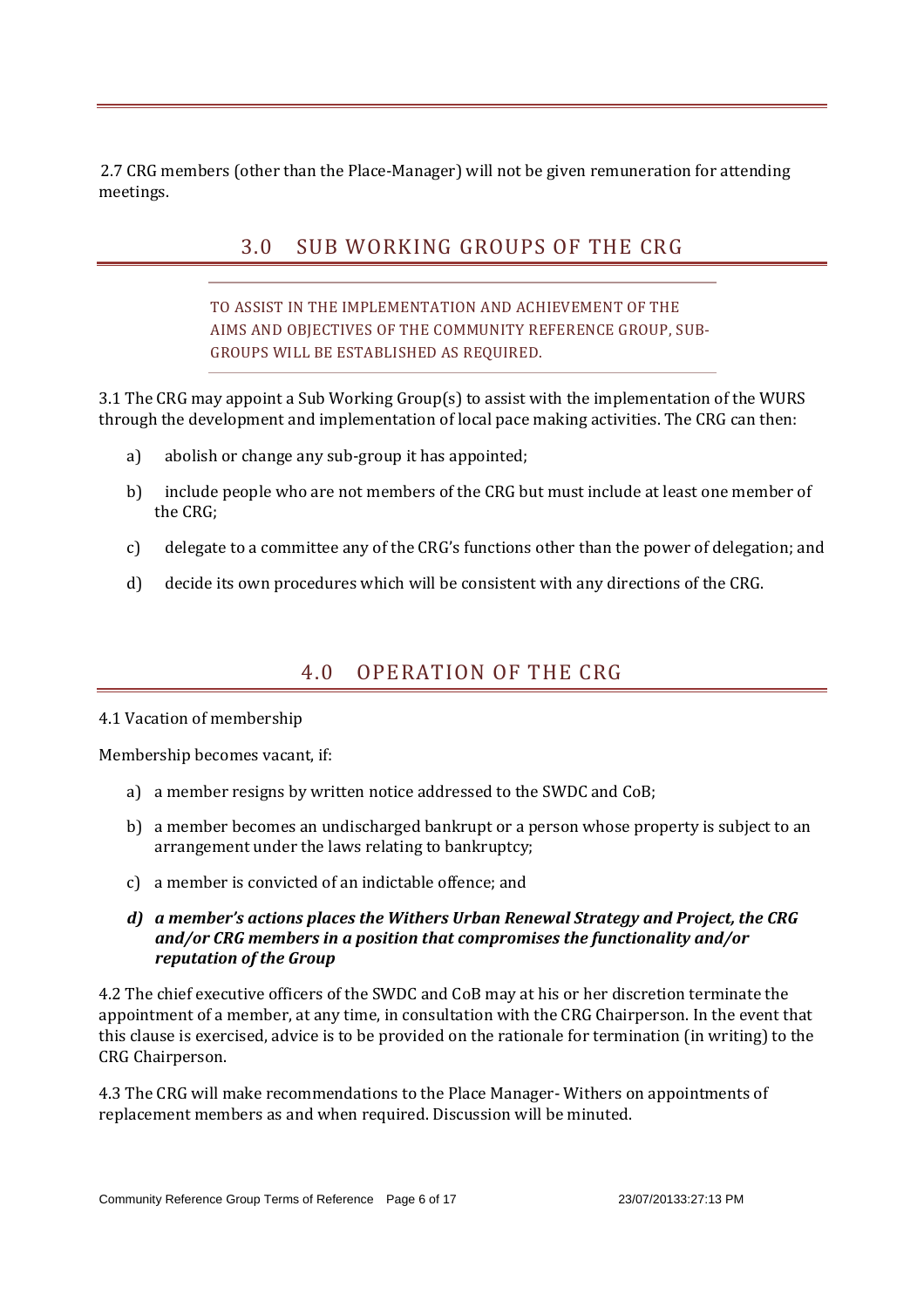## 5.0 ATTENDANCE

5.1 Members should attend all CRG meetings wherever possible during their term. Where attendance is not possible, an apology should be submitted:

5.2 If the absence is likely to extend for several consecutive meetings, leave of absence should be obtained from the CRG;

5.3 Failure to attend two consecutive meetings without submitting an apology may result in withdrawal of membership of the CRG; and

#### 5.4 The presence of a member at a meeting need not be in person. It might be by telephone or *other means of electronic communication (in consultation with the Place Manager ‐ Withers).*

## 6.0 MEETINGS AND DECISION MAKING

#### 6.1 *There will be at least 4 quarterly meetings ("Regular Meetings") each year*;

6.2 Matters will be decided on the basis of a simple majority *through* consensus decision making. Where a consensus cannot be reached, voting will be by show of hands requiring a simple majority;

6.3 The Place Manager - Withers is responsible for running meetings at which he/she is present. however the CRG will elect a Deputy Chair who will be responsible for running meetings when the Place Manager - Withers is unavailable or unable to vote due to a declaration of interest or other reason; 

6.4 *At least half of the number of members plus one must be present to form a quorum for decision making (i.e. where there are 12 voting members, a quorum is 6 + 1 = 7 voting members)*;

#### 6.5 *Where the Group cannot form a quorum then the meeting will be continued and any recommendations made will be endorsed by the CRG by way of email and/or at the next meeting depending on the timeframes required for actioning;*

6.6 *Where a matter is split equally across voting members, the Place Manager ‐ Withers will have the deciding vote in that instance.*

**6.7 The CRG will provide reports to the PCG** on proposed, current and previous activities and projects for the Withers area pertaining to the WURS, however all decisions will be made by the PCG based on recommendations from the Place Manager -Withers based on community feedback/input as well as legislative, societal, technical, financial and diplomatic considerations.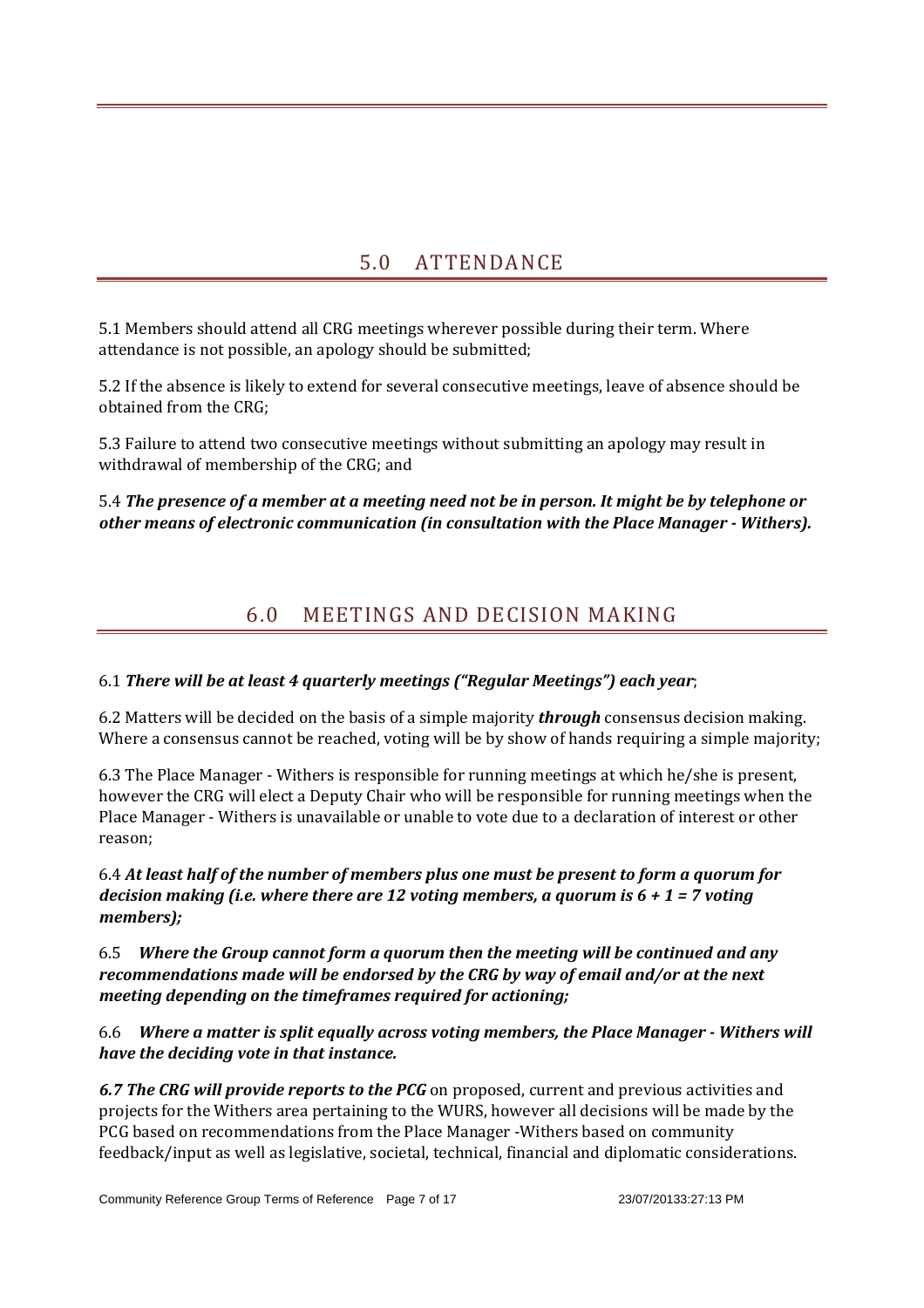## 7.0 CONFLICT OF INTEREST

7.1 There may be conflicts between the role of a CRG member and the member's job and/or personal interests.

7.2 Examples of possible conflicts are:

- Situations where the member or any organisation the member is involved with or work for stands to make a financial or other gain from a CRG decision;
- Where a family member or a close associate of a CRG member could directly benefit from a CRG decision:
- Where a community representative role overlaps with or appears to be influenced by the member's job or employer; and
- Where acceptance of a gift or reward may be perceived to influence the member's representative role.

*N.B.:* Also be aware that conflicts of interest can be about what others perceive rather than whether there is a 'real' conflict of interest.

7.3 Members should openly declare at meetings any matters that may be a conflict or be perceived to be in conflict with their role as a CRG member using the following format: (See flow chart -Appendix 3).

Conflict of interest declarations must be completed by all participating members at each meeting.

Members should consider conflict of interest in discussions and declare any interest. Conflict of interest identification is minuted.

All members will maintain opportunity to participate actively in discussions but those members who have declared conflict of interest cannot propose motions nor can they vote on matters where they have declared interest.

Voting is to be undertaken by way of silent vote.

Members votes are handed to the Place Manager - Withers who compiles voting outcomes and reports back final decisions.

#### **7.4** *With reference to items that require confidentiality, parties presenting confidential information must advise the Place Manager ‐ Withers of confidentiality as detailed below:*

- *In the case of written information it is to be marked confidential.*
- *Information disclosed verbally must be advised as being confidential verbally at the time of disclosure.*

*Details related to confidentiality must be minuted as directed by the Place Manager ‐Withers.*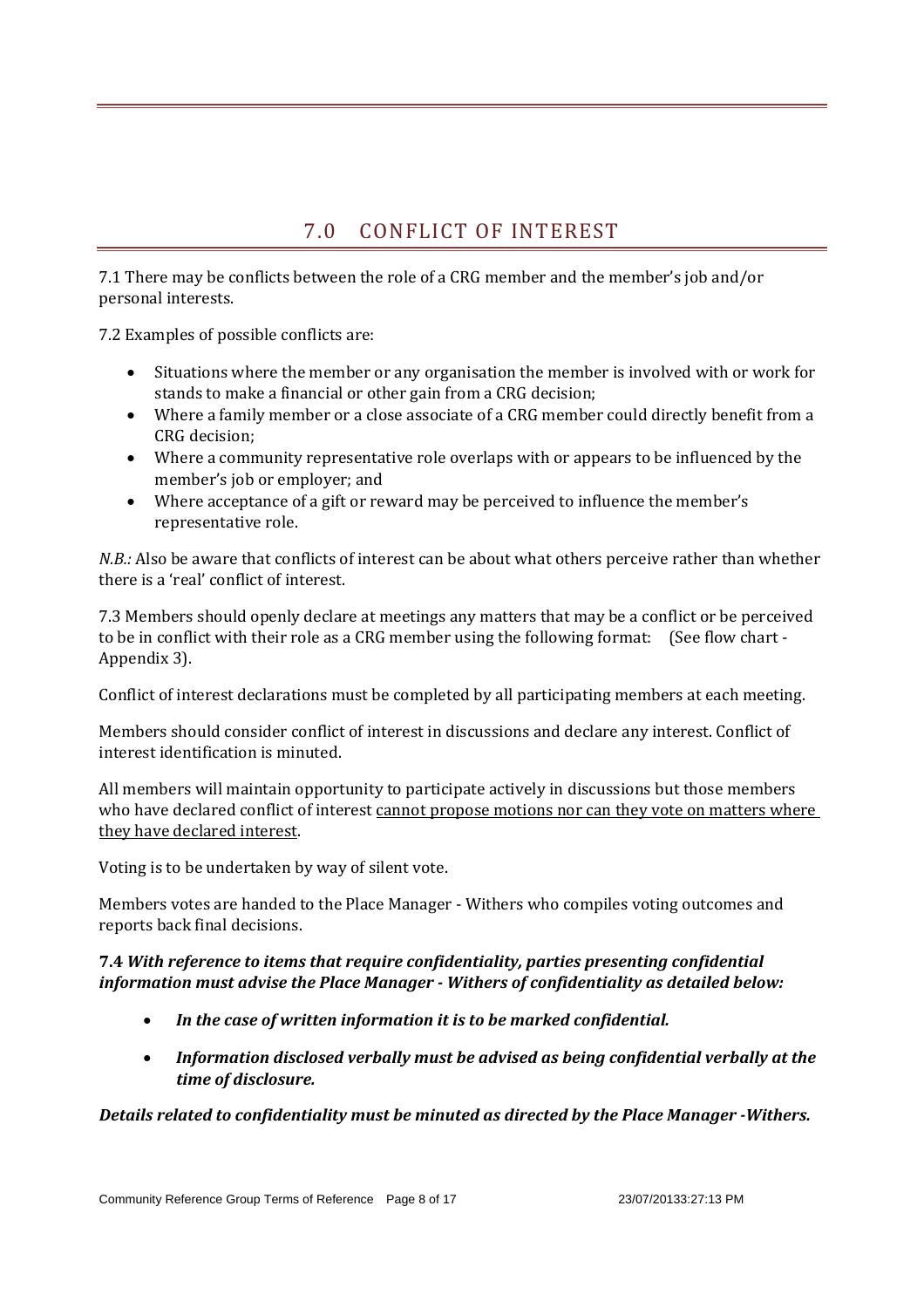## 8.0 MEDIA AND PUBLIC COMMUNICATIONS

8.1 Where agreed to by its members, individual members of the CRG may be called on to explain or provide information to the media, community interest groups or the general public about CRG related activities. The following protocol need to be adhered to when members are representing the CRG:

#### 8.2 Media Comment:

Members should refer any requests for comment to the Place Manager - Withers. The relevant partner agencies (South West Development Commission and the City of Bunbury) will assist in formulating a statement and other information in liaison with the members concerned.

Other comment may only be made on provision of endorsement by the media liaison officer of the relevant partner agencies (South West Development Commission and the City of Bunbury).

8.3 Community interest groups/general public comment:

- Be factual and only provide explanation or background material pertinent to the question at hand;
- Avoid making any comment which could undermine public confidence in the CRG and the WURS
- Avoid speculating about future policy or political directions;
- Follow the reporting back to the CRG guidelines (see Suggested meeting protocols *Being accountable*); and
- Refer any requests for written communication to the Place Manager Withers

8.4 Correspondence: 

- The Place Manager Withers is the only member authorised to correspond on behalf of the CRG and any correspondence will only be sent on the explicit authorisation of the CRG;
- The Place Manager Withers may delegate authority to the Deputy Chair for signing of correspondence; and
- All correspondence sent will be tabled at the CRG meeting immediately following the date the correspondence was sent.

#### 8.5 Annual Report of CRG

The Place Manager - Withers, on or before 30 April in each year, will prepare a report on the operations of the CRG in the previous financial year. The CRG will endorse the report which will be presented to the PCG.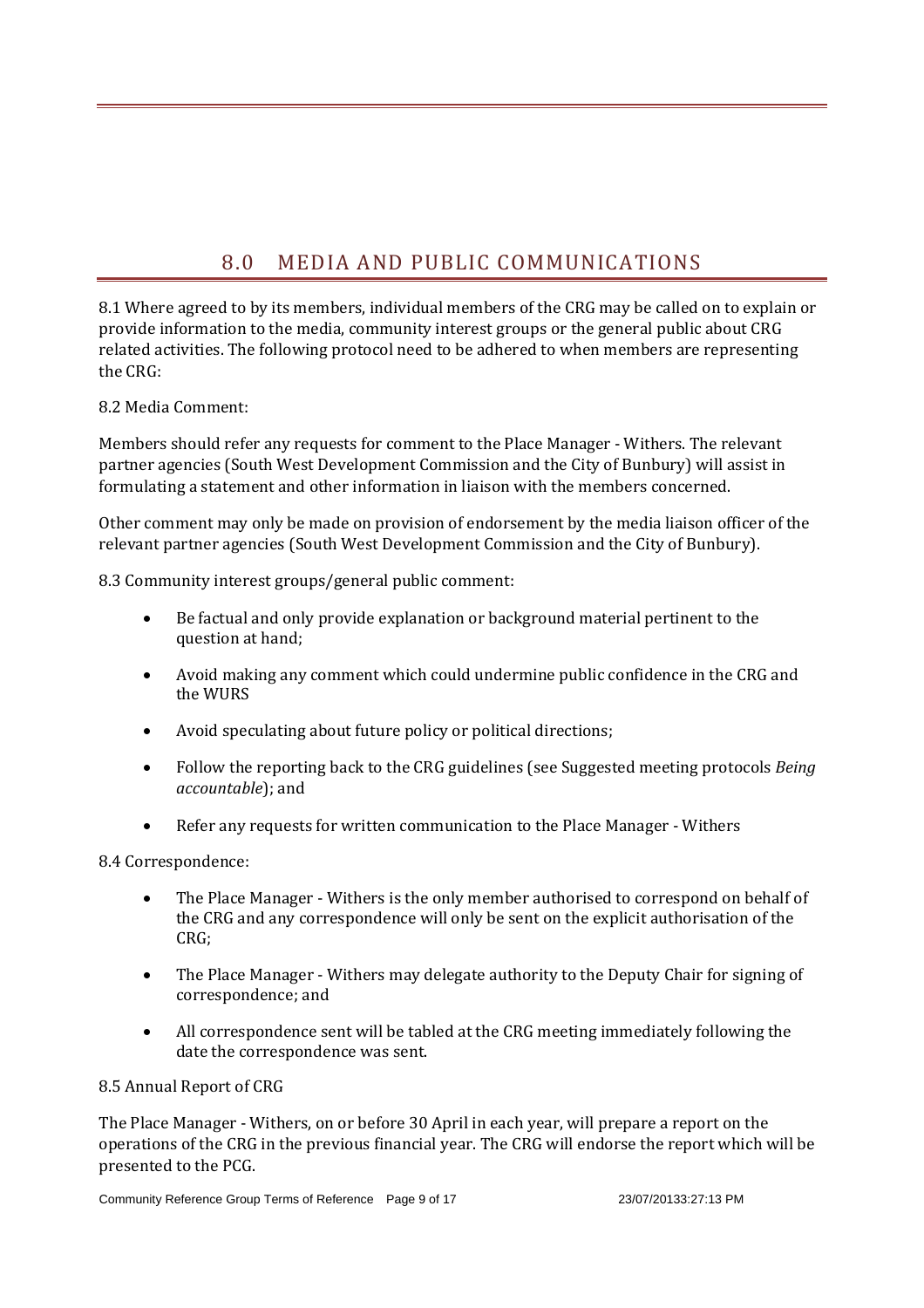## APPENDIX 1.

#### **Suggested meeting protocols**

#### *Working well together*

• CRG members should be respectful and conduct themselves in a way that will not bring the CRG or their fellow peers into disrepute.

#### *Respect confidentiality*

- Ensure confidential information under your control, in both paper and electronic form, under your control is kept in a secure manner.
- Respect confidential information and observe any restrictions agreed to by the CRG. Maintain confidentiality and do not divulge information considered confidential or sensitive.
- Do not use information obtained in the course of CRG duties for personal gain, or to do harm to other people.
- $\bullet$  Respect the privacy of individuals.
- Seek direction from the Chairperson if you are uncertain about whether information is confidential.

#### *Being accountable*

- Report back to communities about issues discussed and decided at CRG meetings.
- Make sure you are reporting faithfully and responsibly and not talking about matters that are confidential or private.
- Use formal documents to support your reports.
- Tell the CRG Chair if you know of actions, comments, or decisions that have or may harm the CRG or any member of the CRG.
- Use resources provided for your attendance at meetings only for the purposes they are provided for.
- Don't use your position as a CRG member or allow perceptions to arise that you are using your position - for personal gain or reward.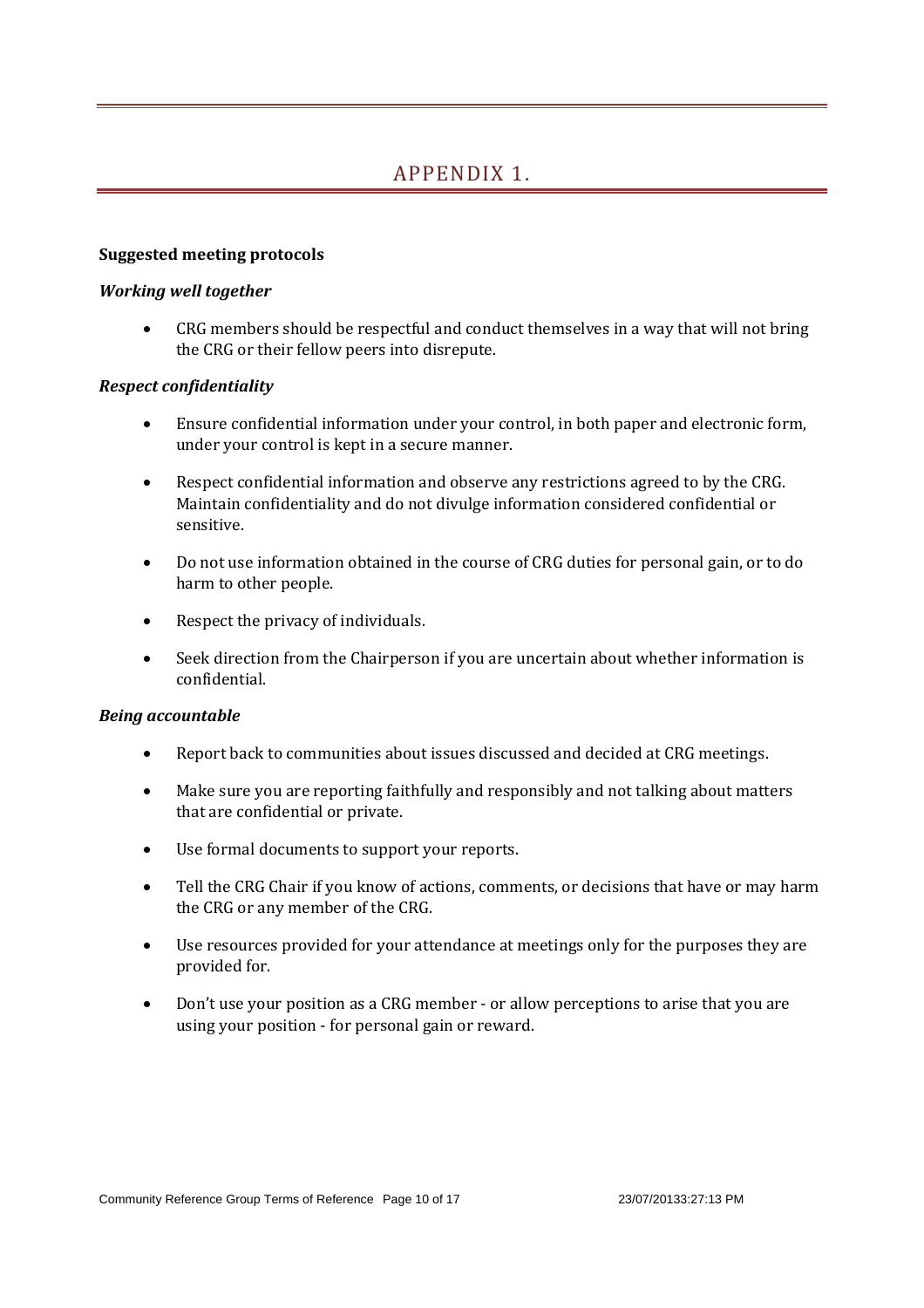## APPENDIX 2 CRG CONFLICT OF INTEREST GUIDELINE

Where CRG members are discussing larger projects and funding matters:

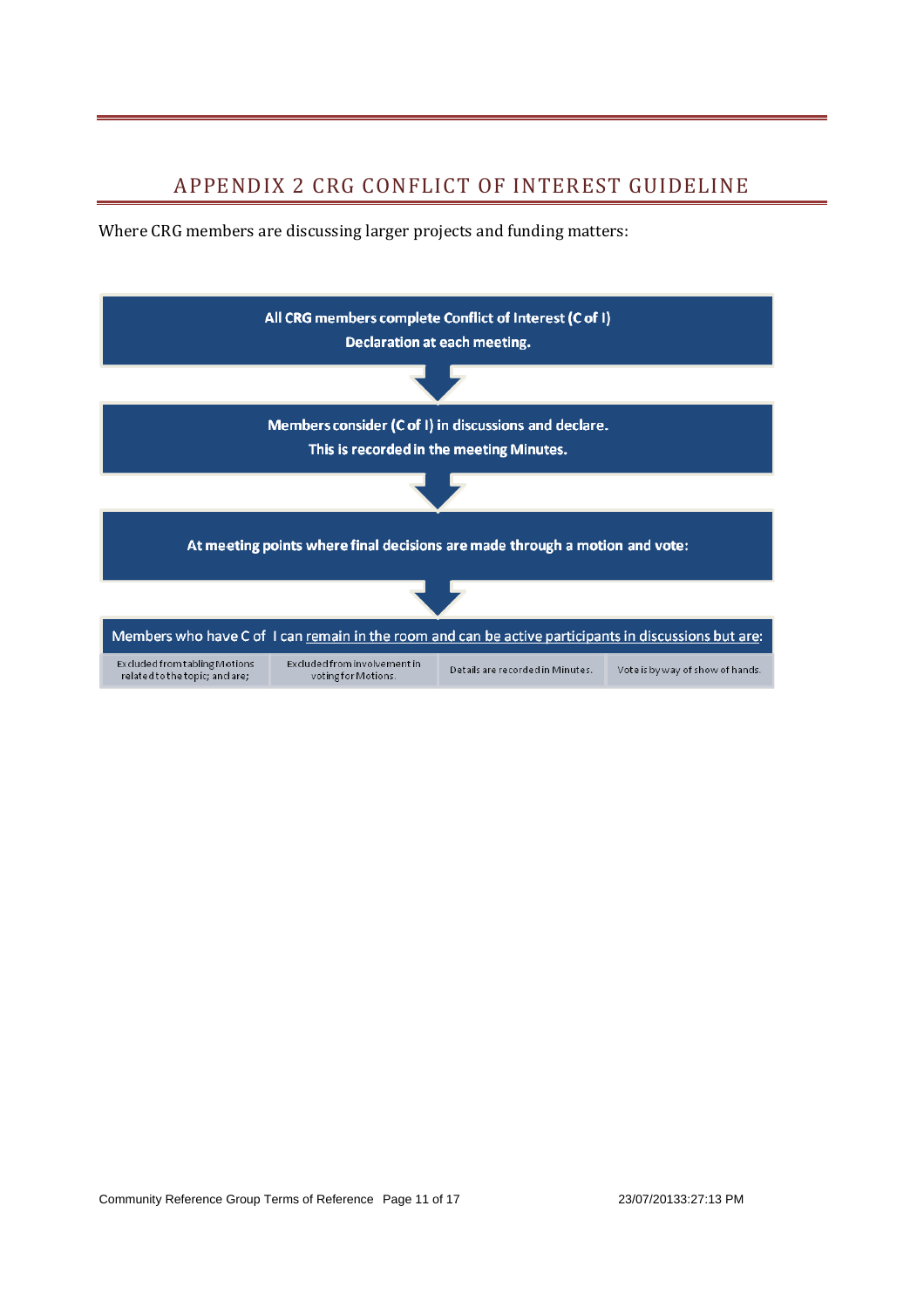## APPENDIX 3 APPLICATION FORM

#### *Withers Community Reference Group*

#### *Member Application Form*

#### **About the Withers Community Reference Group**

The Withers CRG aims to represent the Withers community and provide a forum for the community. In order to achieve the aims established for the Community Reference Group, the group will:

- a. Have input and feedback on proposed, current and previous activities and projects for the Withers area pertaining to the Withers Urban Renewal Strategy (WURS) based on their opinion as individuals and also as representatives of the broader Withers community;
- b. Receive and informally distribute information to and from the community regarding proposed and current activities and provide feedback on previous activities and projects for the Withers area pertaining to the Withers Urban Renewal Strategy (WURS):
- c. Monitor the effectiveness of the implementation of the WURS from a community perspective and provide feedback to the Place Manager- Withers on this. The CRG will also provide updated feedback on behalf of the community on priorities identified in the WURS, in keeping with the document
- d. Assist practically in the implementation of the WURS through the development and implementation of Local Place Making activities by identifying possible grass roots projects that achieve outcomes associated with the 6 key themes of the WURS
	- a. Comfort and Community
	- b. Strengthening and Developing Partnerships
	- c. Positive Communication
	- d. Enhancing Connectedness
	- e. Fostering Employment Readiness, and
	- f. Renewing Withers

It is important to note that the CRG will provide reports to the PcG on proposed and current activities and previous activities and projects for the Withers area pertaining to the WURS however all decisions will be made by the PcG based on recommendations from the Place Manager-Withers based on community feedback/input as well as legislative, societal, technical, financial and diplomatic considerations.

#### **Personal Details**

Name and connection to Withers (for example, resident, member of a community group etc)

…………………………………………………………………………………………………………………………………………………… ……………............................................................................................................................................................................................ .............................................................................................................................................................................................................. 

Please indicate which key theme of the Withers Urban Renewal Strategy you are most interested in

- $\Box$  Comfort and Community
- $\Box$  Strengthening and Developing Partnerships
- $\Box$  Positive Communication
- $\Box$  Enhancing Connectedness
- $\Box$  Fostering Employment Readiness, and
- $\Box$  Renewing Withers

#### Community Reference Group Terms of Reference Page 12 of 17 23/07/20133:27:13 PM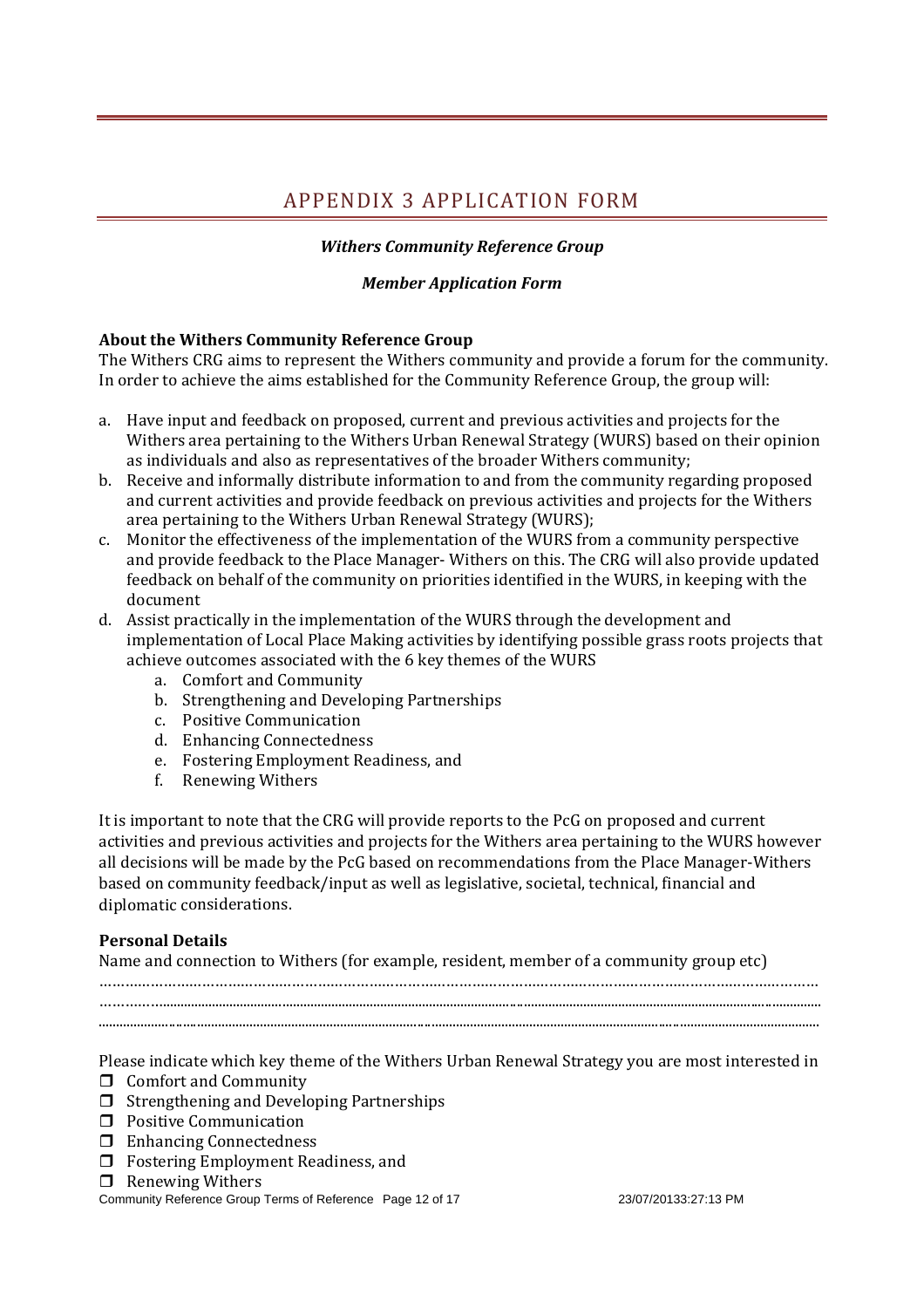| Please detail which sector/interest group/demographic of the Withers community do you believe |
|-----------------------------------------------------------------------------------------------|
| you are able to represent                                                                     |

| $\Box$<br>Young people                                                                          |
|-------------------------------------------------------------------------------------------------|
| Children<br>□                                                                                   |
| Families<br>□                                                                                   |
| Older people<br>$\Box$                                                                          |
| The local Aboriginal community<br>$\Box$                                                        |
| Sporting/recreation<br>$\Box$                                                                   |
| The environment<br>$\Box$                                                                       |
| Arts and Culture<br>□                                                                           |
| <b>Education and Employment</b><br>□                                                            |
| Other<br>$\Box$                                                                                 |
|                                                                                                 |
|                                                                                                 |
|                                                                                                 |
|                                                                                                 |
| Is your representation of this group of people/interest are/sector endorsed by the relevant     |
| organization/group/individuals?                                                                 |
| $\Box$ Yes                                                                                      |
| $\square$ No                                                                                    |
|                                                                                                 |
|                                                                                                 |
|                                                                                                 |
|                                                                                                 |
| Any additional information, for example civic involvement in community groups or as a volunteer |
|                                                                                                 |
|                                                                                                 |
|                                                                                                 |
|                                                                                                 |
|                                                                                                 |
| <b>Contact details</b>                                                                          |
| Home Address:                                                                                   |
|                                                                                                 |
| <b>Telephone Number</b>                                                                         |
|                                                                                                 |
|                                                                                                 |
| Email Address:                                                                                  |
|                                                                                                 |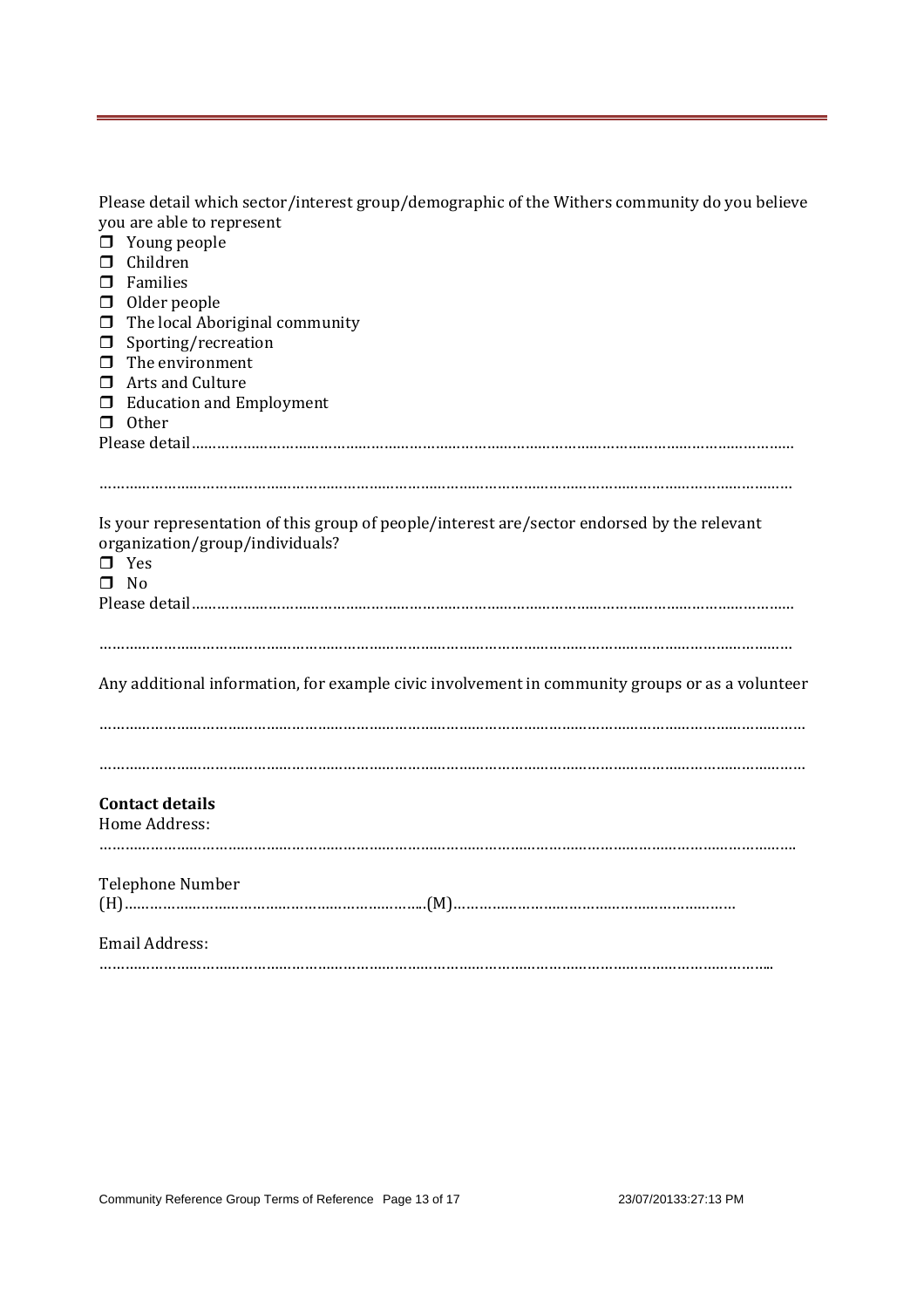## APPENDIX 4 MATRIX OF REPRESENTATION

#### **Withers Community Reference Group Matrix of Representation**

The Withers CRG aims to represent the Withers community and provide a forum for the community to

- a. Have input and feedback on proposed, current and previous activities and projects for the Withers area pertaining to the Withers Urban Renewal Strategy (WURS) based on their opinion as individuals and also as representatives of the broader Withers community
- b. Receive and informally distribute information to the community regarding proposed, current and previous activities and projects for the Withers area pertaining to the Withers Urban Renewal Strategy (WURS) to be informally distributed to the broader Withers community
- c. Monitor the effectiveness of the implementation of the WURS from a community perspective and provide feedback to the Place Manager- Withers on this. The CRG will also provide updated feedback on behalf of the community on priorities identified in the WURS, in keeping with the document
- d. Assist practically in the implementation of the WURS through the development and implementation of Local Place Making activities by identifying possible grass roots projects that achieve outcomes associated with the 6 key themes of the WURS

| <b>Applicants Name</b> | <b>WURS Key Theme</b> | Area of representation | <b>Comments</b> |
|------------------------|-----------------------|------------------------|-----------------|
|                        |                       |                        |                 |
|                        |                       |                        |                 |
|                        |                       |                        |                 |
|                        |                       |                        |                 |
|                        |                       |                        |                 |
|                        |                       |                        |                 |
|                        |                       |                        |                 |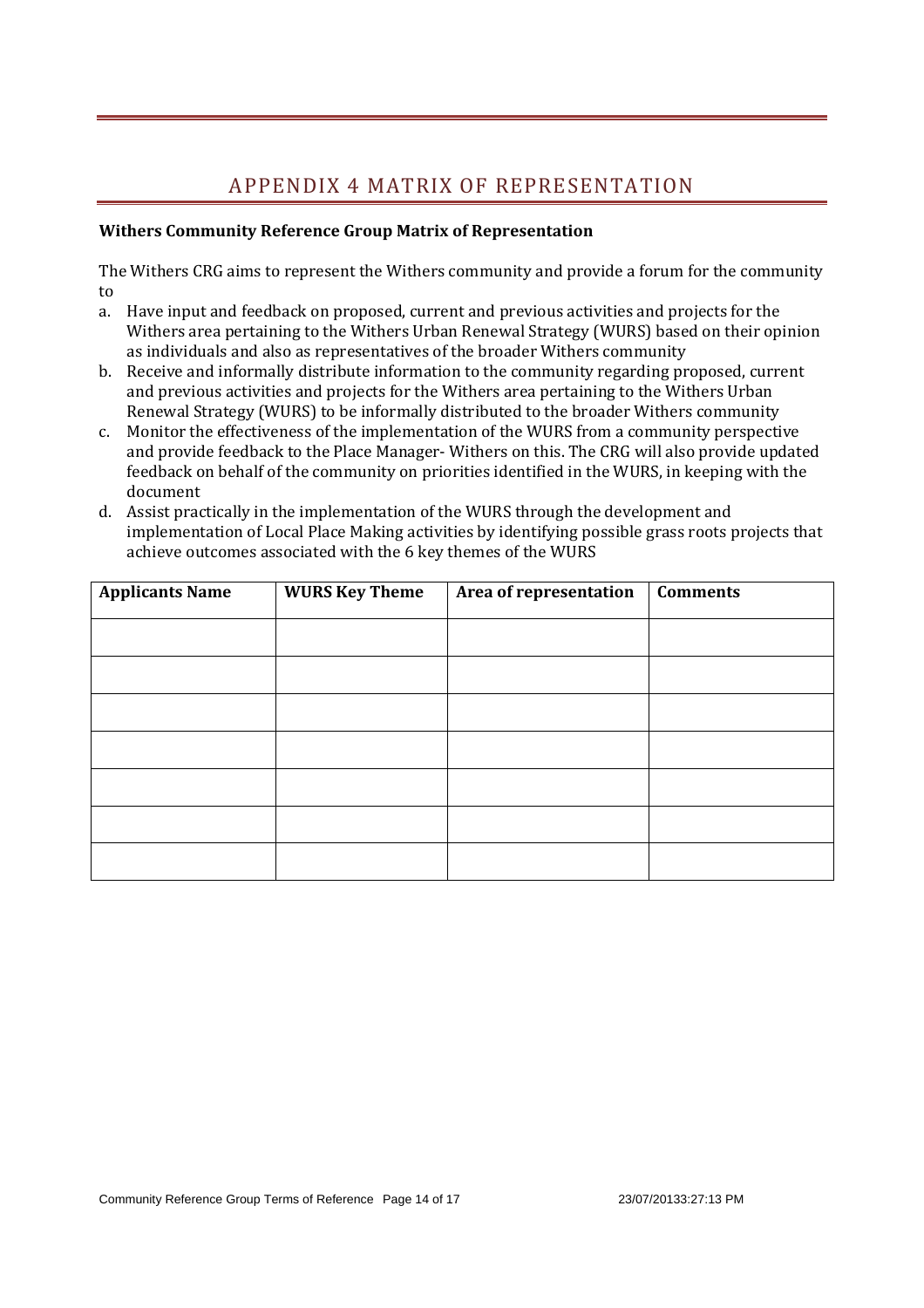## APPENDIX 5 PROJECT PLANNING TEMPLATE

#### **Withers Community Reference Group Project Planning Template Project Name/Working Title**

**………………………………………………………………………………………………………………………………………………… …………………………………………………………………………………………………………………………………………………**

#### **What WURS Key Theme does this project address?**

- **Comfort and Community**
- **J** Strengthening and Developing Partnerships
- **D** Positive Communication
- **I** Enhancing Connectedness
- □ Fostering Employment Readiness, and
- □ Renewing Withers

#### **What evidence of community support for this project do we have?**

#### **Timeline**

#### **Project Outcomes**

#### **Stakeholders**

#### **Brief Outline of Project Activities**

#### **What are the financial implications of this project (budget)?**

#### **How will we know if the project has been effective and/or successful?**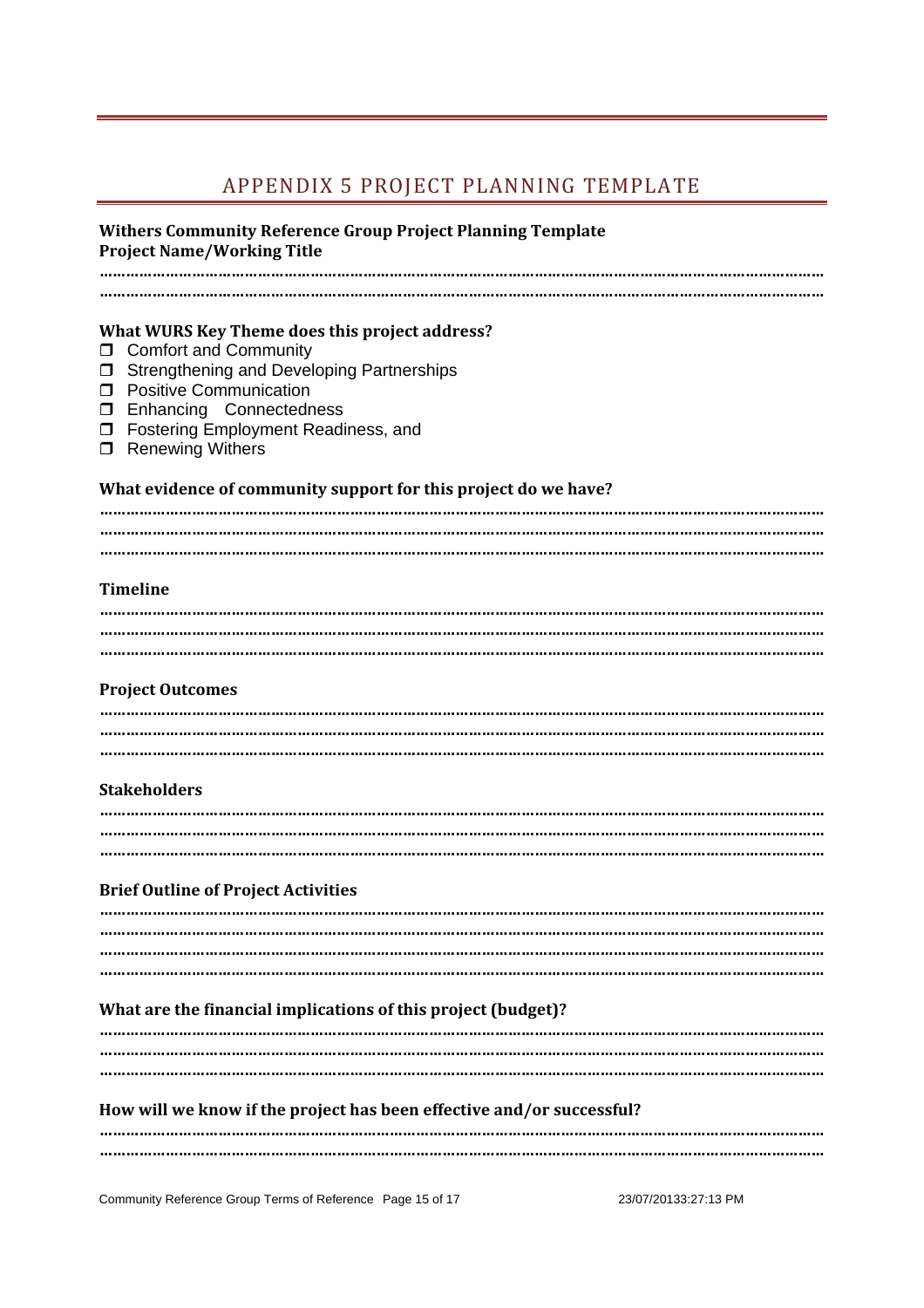## APPENDIX 6 COMMUNITY REFERENCE GROUP BUDGET INCLUDING LOCAL PLACE MAKING ACTIVITIES

| Project                                                                                                                                                             | <b>Amount budgeted</b> |
|---------------------------------------------------------------------------------------------------------------------------------------------------------------------|------------------------|
| <b>Establishment of Withers Community Reference Group (CRG)</b><br>including catering, administration and training for members                                      | \$1,000.00             |
| <b>Local Champion Training for CRG members</b>                                                                                                                      | \$4,000.00             |
| Place Making projects focusing on priority themes through<br>CRG (\$5000 x 4 projects + \$5000 for capacity building in area<br>of project planning and management) | \$25,000.00            |
| <b>Total</b>                                                                                                                                                        | \$30,00                |